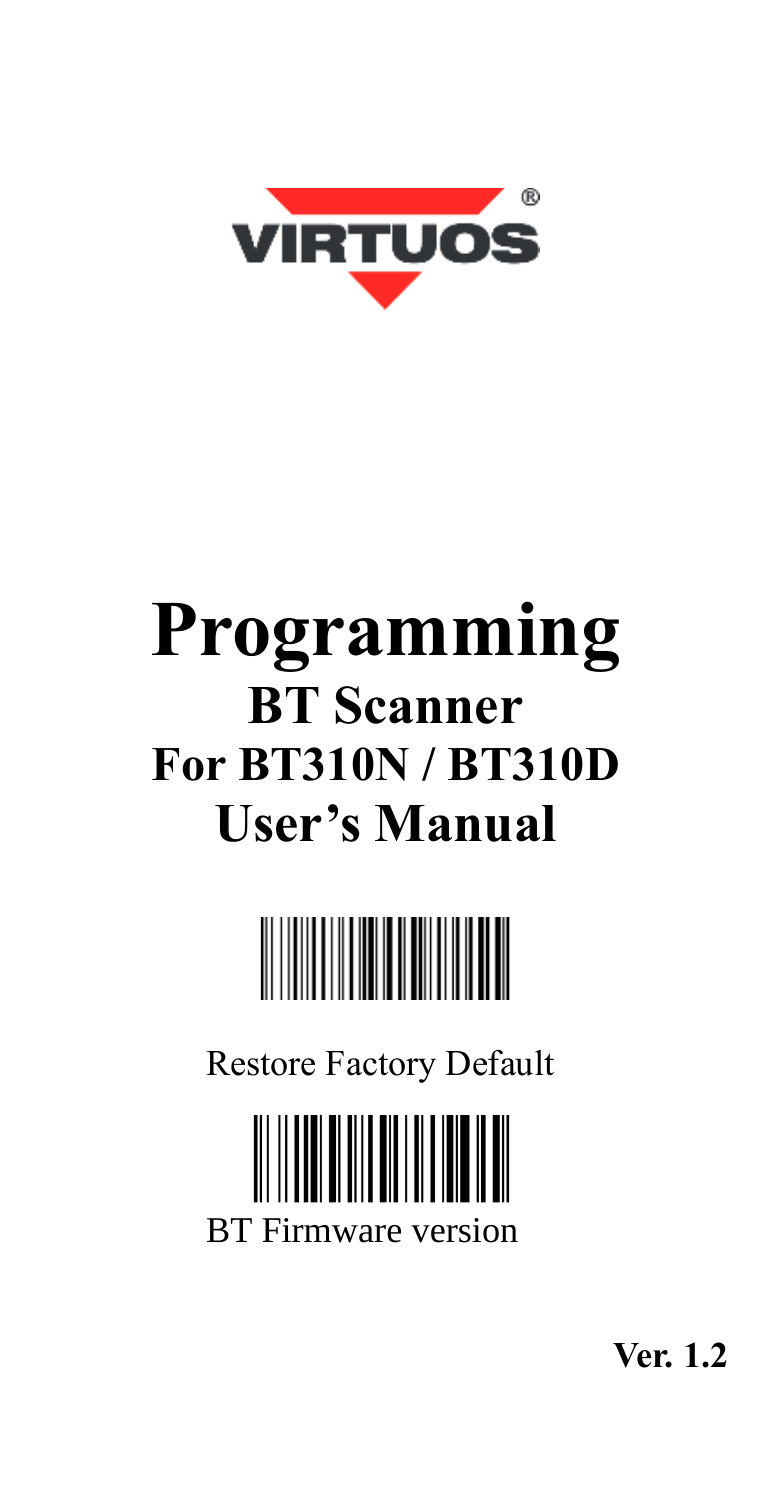#### **Pairing Process:**

1. Press the trigger to activate the scanner.

2. Trigger Scanner about 6 seconds (one long beep and Blue LED fast flash) to disconnect the scanner from the paired device to be ready for pairing another device.

3. Reading the setting barcode

# Of SPP or HID. **(HID is for Manufacture default)**

#### **CABLE Online Mode:**

The scanner provides another way to transmit data beside BT mode. Connecting Micro USB cable is to switch from BT mode to Cable online mode and also in battery charger.

#### **Memory Mode:**

1. Memory Mode setting: Switch BT mode to Memory Mode

2. Data Upload setting: Transmitting barcode data in Memory Mode

3. Clear All Saved Data setting: Erase all barcode data saved in Memory mode

4. To Bluetooth mode setting: Switching from

Memory mode to Bluetooth mode

5. Total Storage quantity: Check the amount of

memory storage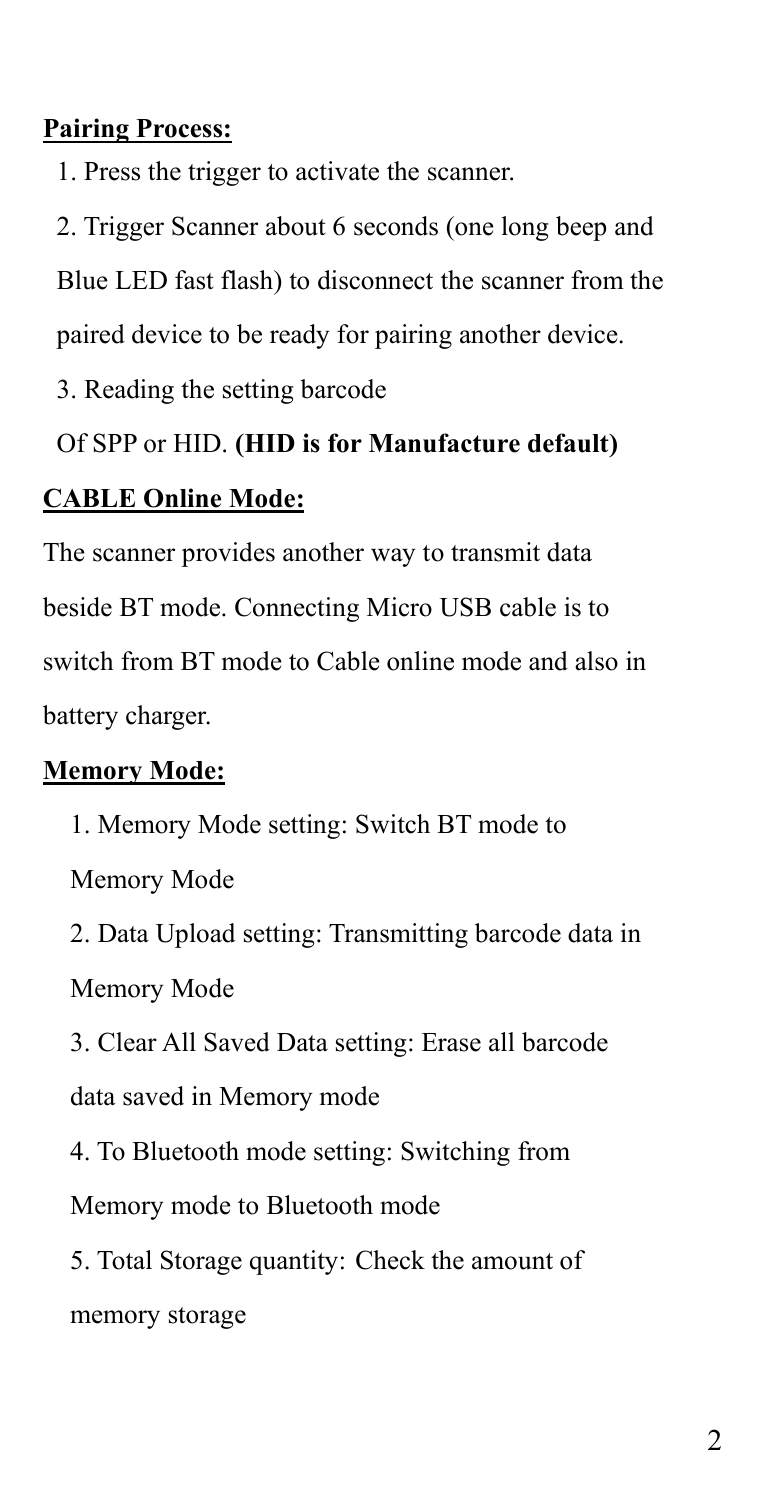For the first part of the codes (pages 3-6), it is enough **to read the code directly** to set the reader.



**1) Warning!** In SPP mode, you must set a longer sleep time (60 Min, 2 Hours, Never Sleep), or alternatively you must set the host side to reconnect the connection after bar code reader returns from sleep mode.

### **Memory Mode**

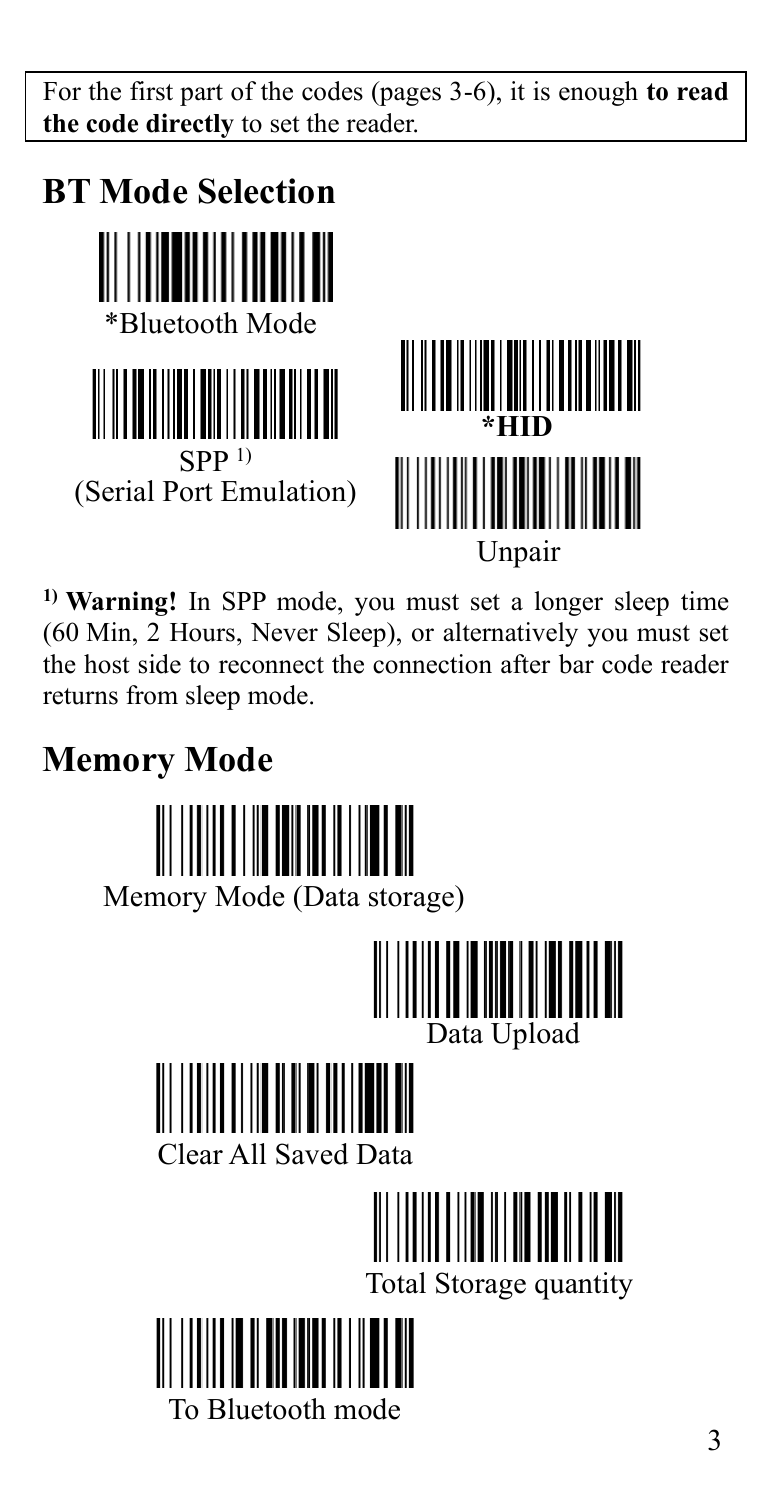**Keyboard Language**



Portugal



Japan











<u>MINISTERIN M</u> UK

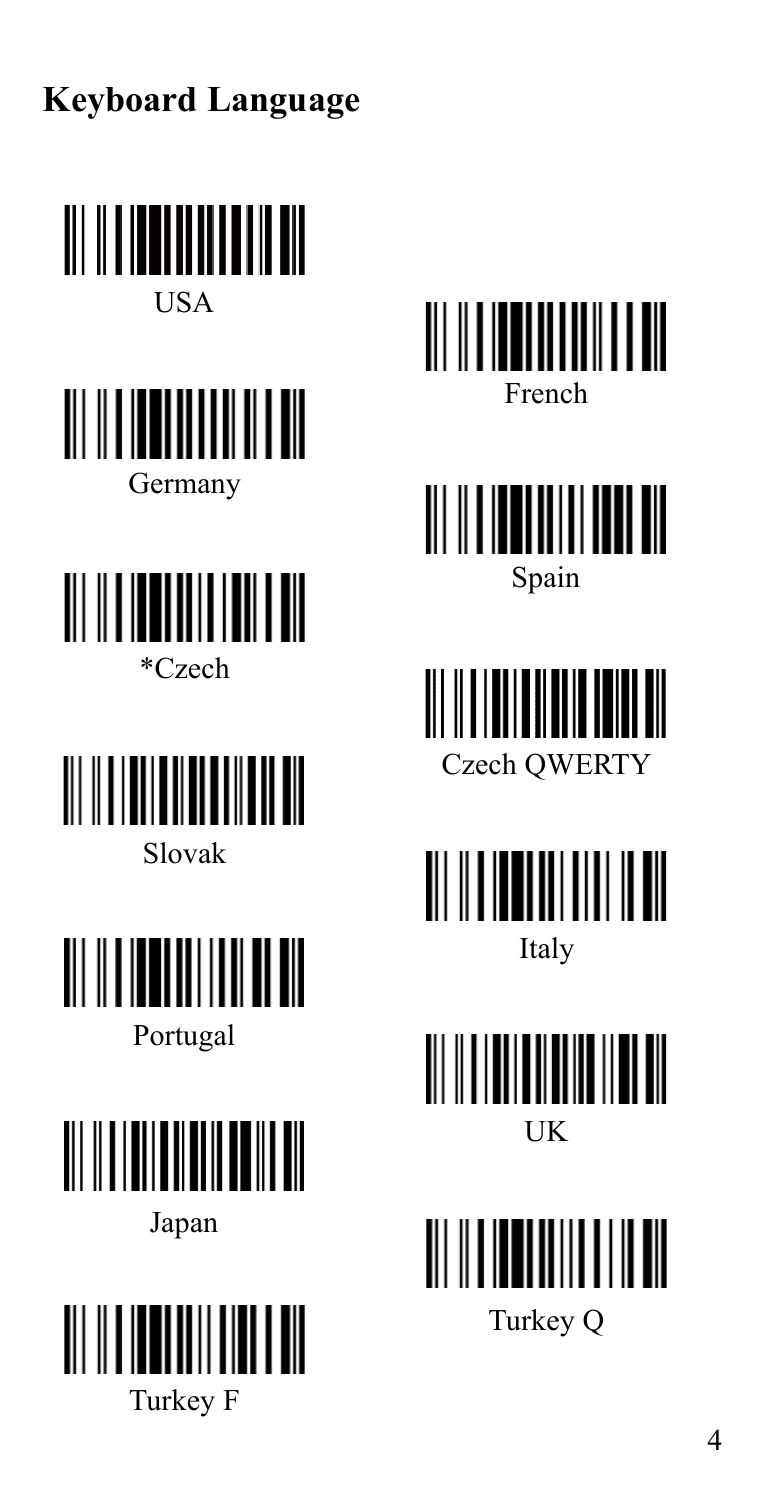| Belgium FR |  |  |  |  |  |  |  |
|------------|--|--|--|--|--|--|--|





Slovenia



Finland







Hungary

<u>|| || || || || || || || || ||</u> Brazil PT

WWW.WWW.WW Croatia

<u>|| || || || || || || || || ||</u> Denmark

<u>|| || || || || || || || || ||</u> Latin-America ES

<u> III III IIIIIIIII IIIIIIII</u> Norway



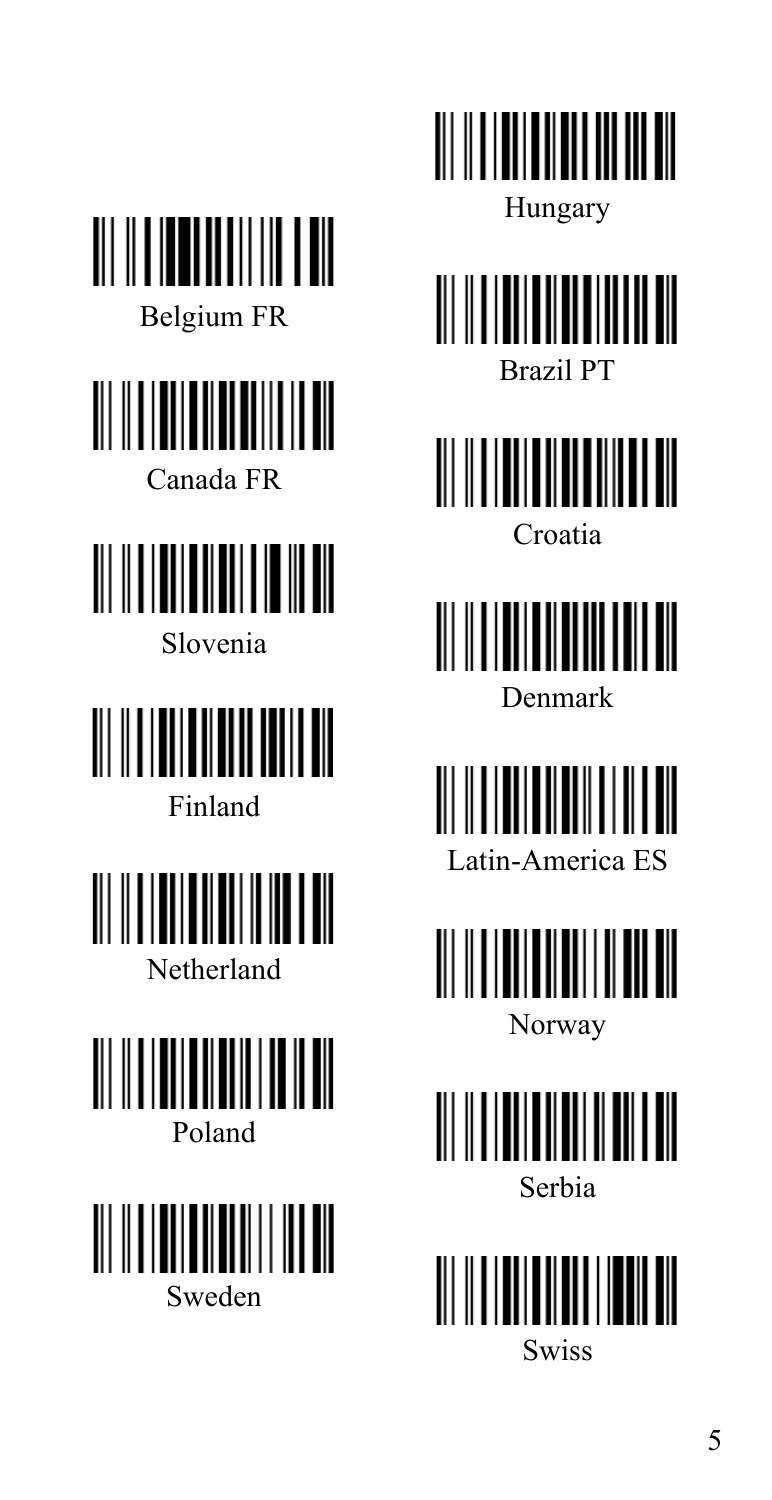

### **Num Lock Set:**

# **III III** IIII IIII IIII

\*Num Lock off (Nums transmit by keyboard)

# 

Num Lock on (Nums transmit by keypad)

**IOS Screen Keyboard on/off:**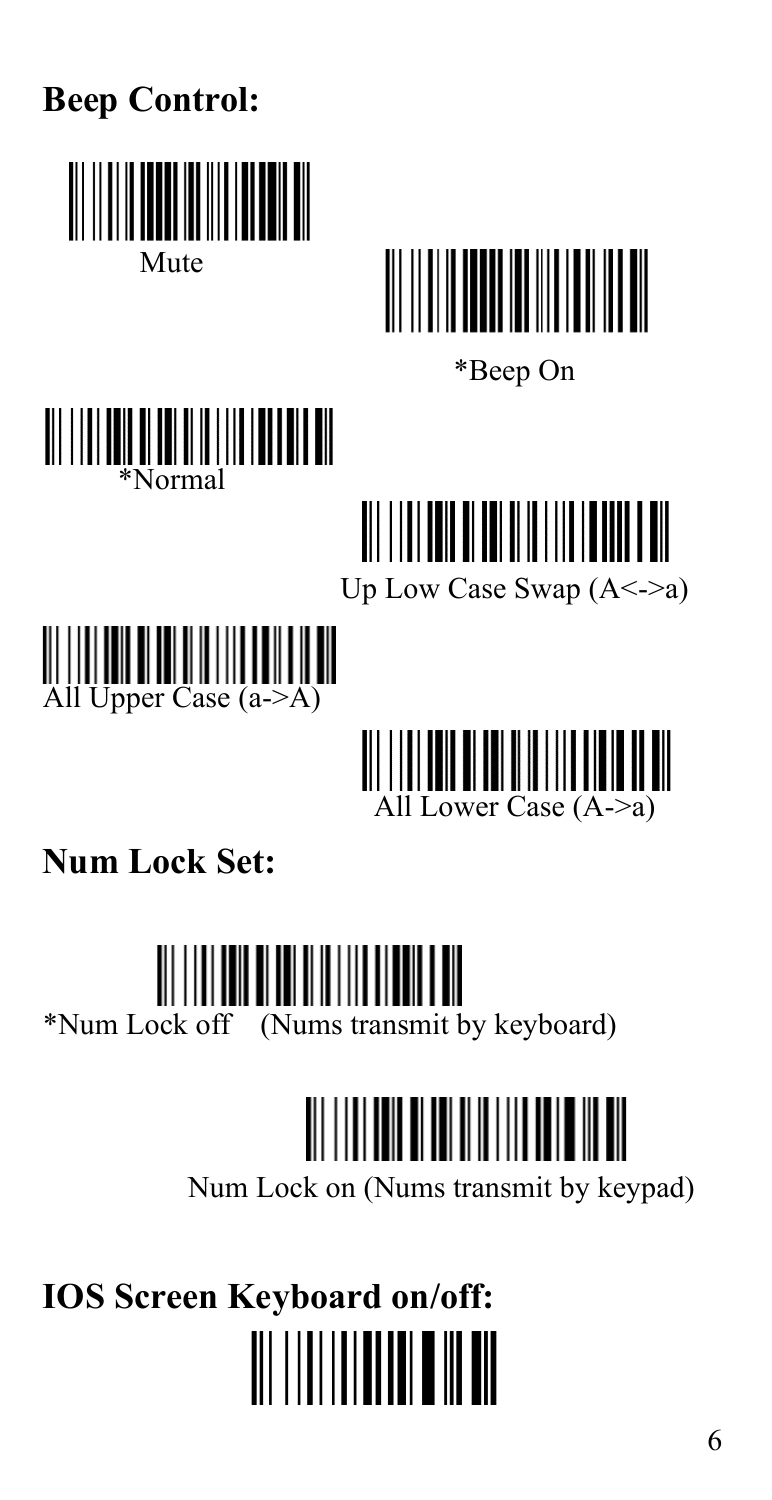





2 Hours

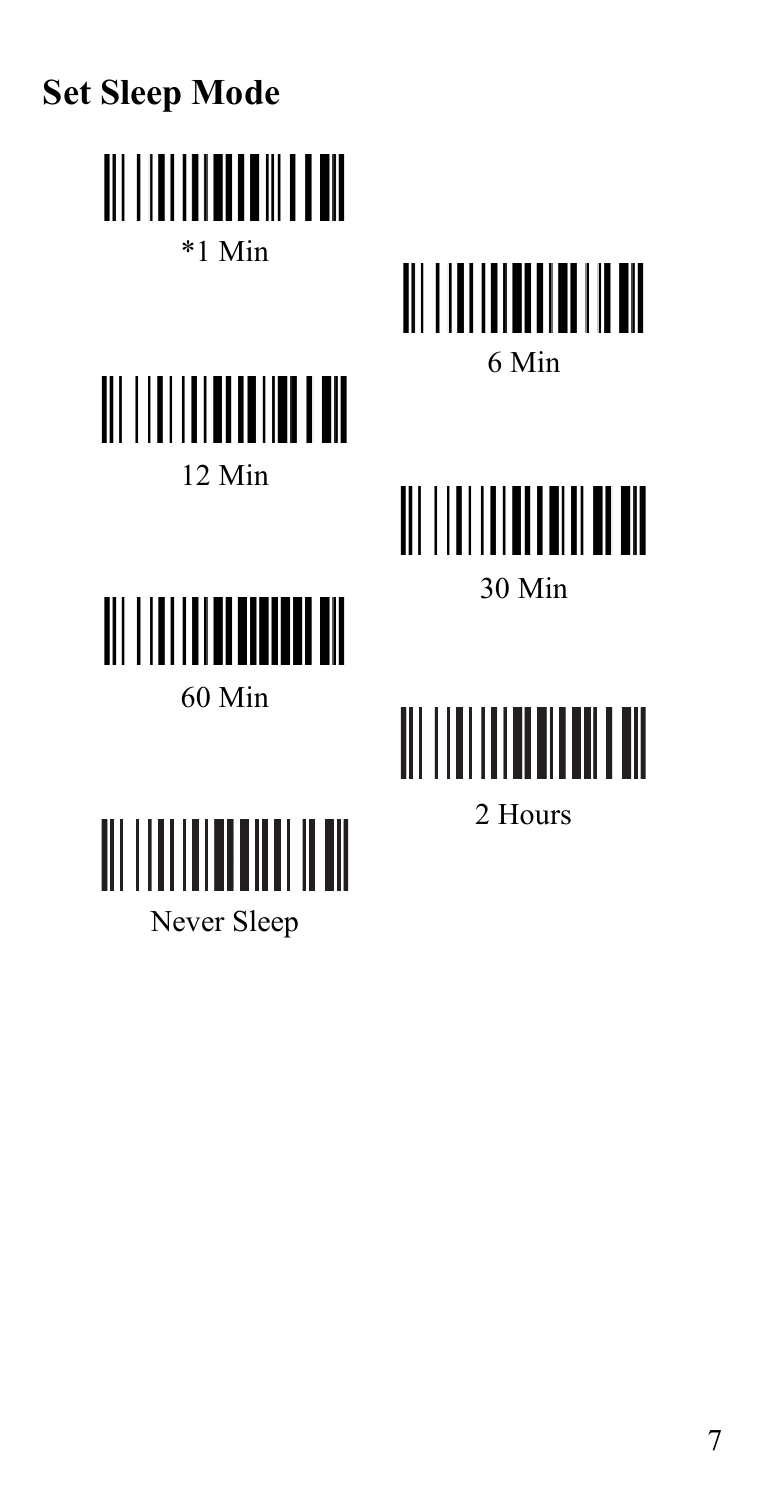## Keyboard Wedge function













## Beep Control Setting



\$BUZZ#1

<Beep On>



Mute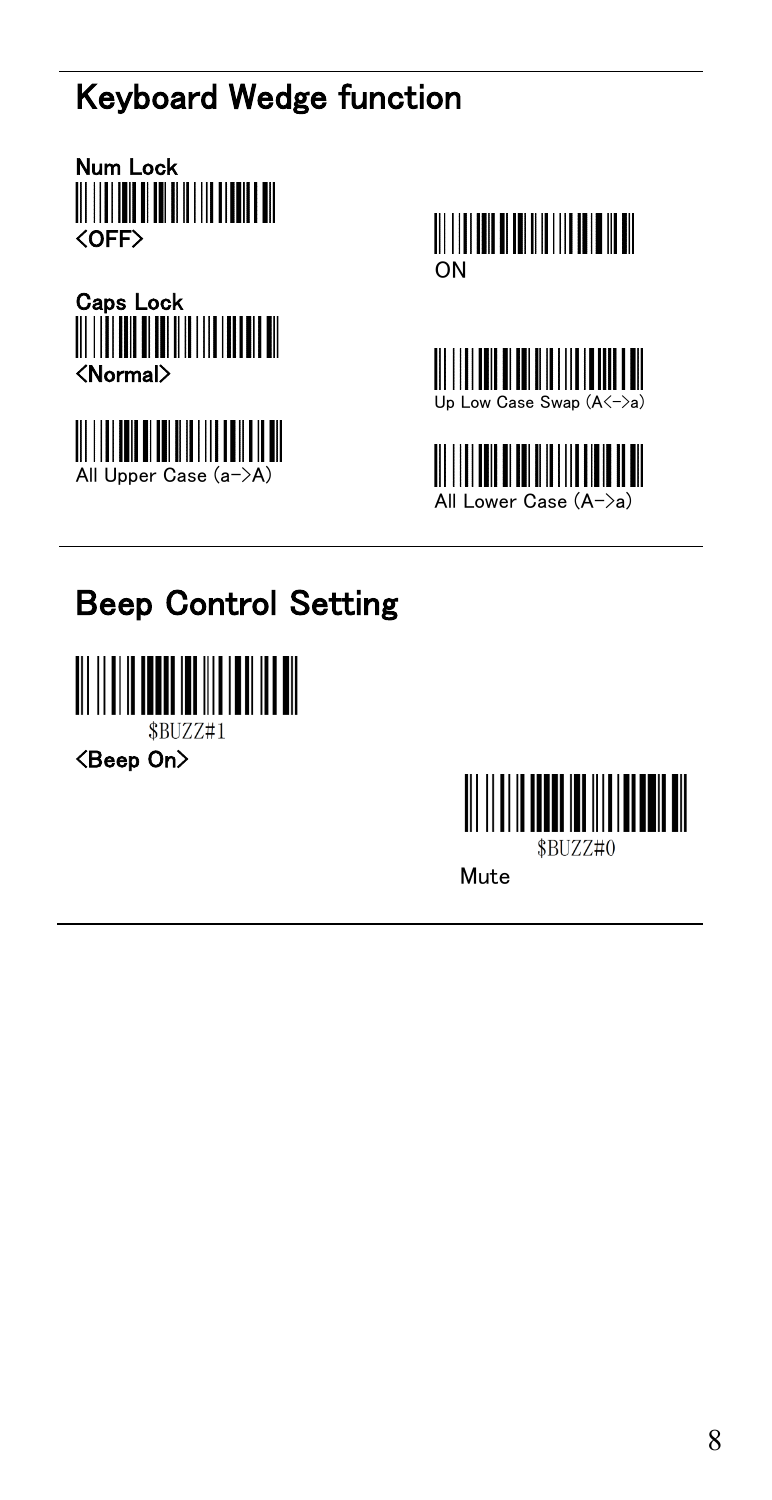For the following part of the codes (pages 7-36), you must first read the **Start Configuration** code in the page header, then the configuration code(s) and finally the **End Configuration** code in the page footer.



Do not change the settings in the previous chapters ! S/W Version((+SF













#### 2.2 Character Installation

The preamble and postamble character: You can put 10 ASCII at most in front of the barcode data. When the installation is "0" that means you don't need to add the first and last character. Please find the format as below:

| Preamble Character   Barcode   Postamble Character |  |  |  |  |
|----------------------------------------------------|--|--|--|--|
|----------------------------------------------------|--|--|--|--|

The process for adding the first and last character to the barcode:

- 1. Scan the barcode of "Start Configuration" and "The Preamble Character Installation".
- 2. Check the ASCII table to get the ASCII code of the first and last character.



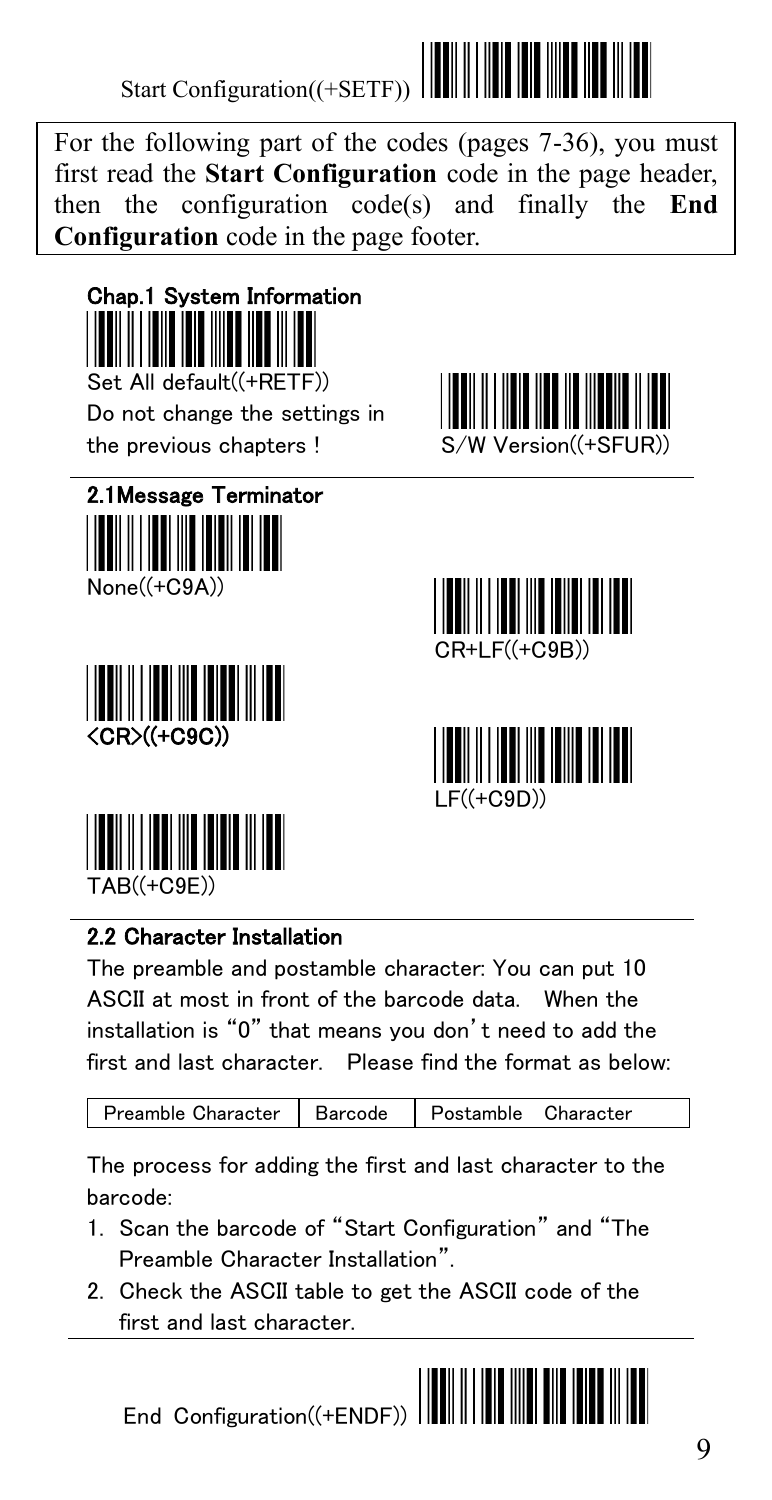- 3. Scan the barcode of ASCII in the Appendix.
- 4. Scan the "End Configuration".

G1/G2 character Insertion: You can put 10 ASCII at most in front of the barcode data. When the installation is "0" that means you don't need to add the first and last character.

- 5. Scan the barcode of the "Start Configuration" and "G1 Insert Character".
- 6. Check the ASCII table to get the ASCII code of the first and last character.
- 7. Scan the barcode of ASCII in the Appendix.
- 8. Scan the "End Configuration".
- 9. Repeat the same process to the G2 insertion.

10.Scan the "End Configuration".

The position of G1/G2 character insertion: To select a character insert to the barcode. You can't insert any character while the installation is "0"

- 1. Scan the barcode of the "Start Configuration" and "G1 character insertion position"
- 2. Check the ASCII table to get the corresponding ASCII code of the insertion position.
- 3. Scan the "End Configuration".
- 4. Repeat the same process to the G2 character insertion position.
- 5. Scan the "End Configuration".

Code Transmission: If your application needs to transmit the code (barcode type ID), you have to set "ON" for this feature and the format is ID + Barcode data.



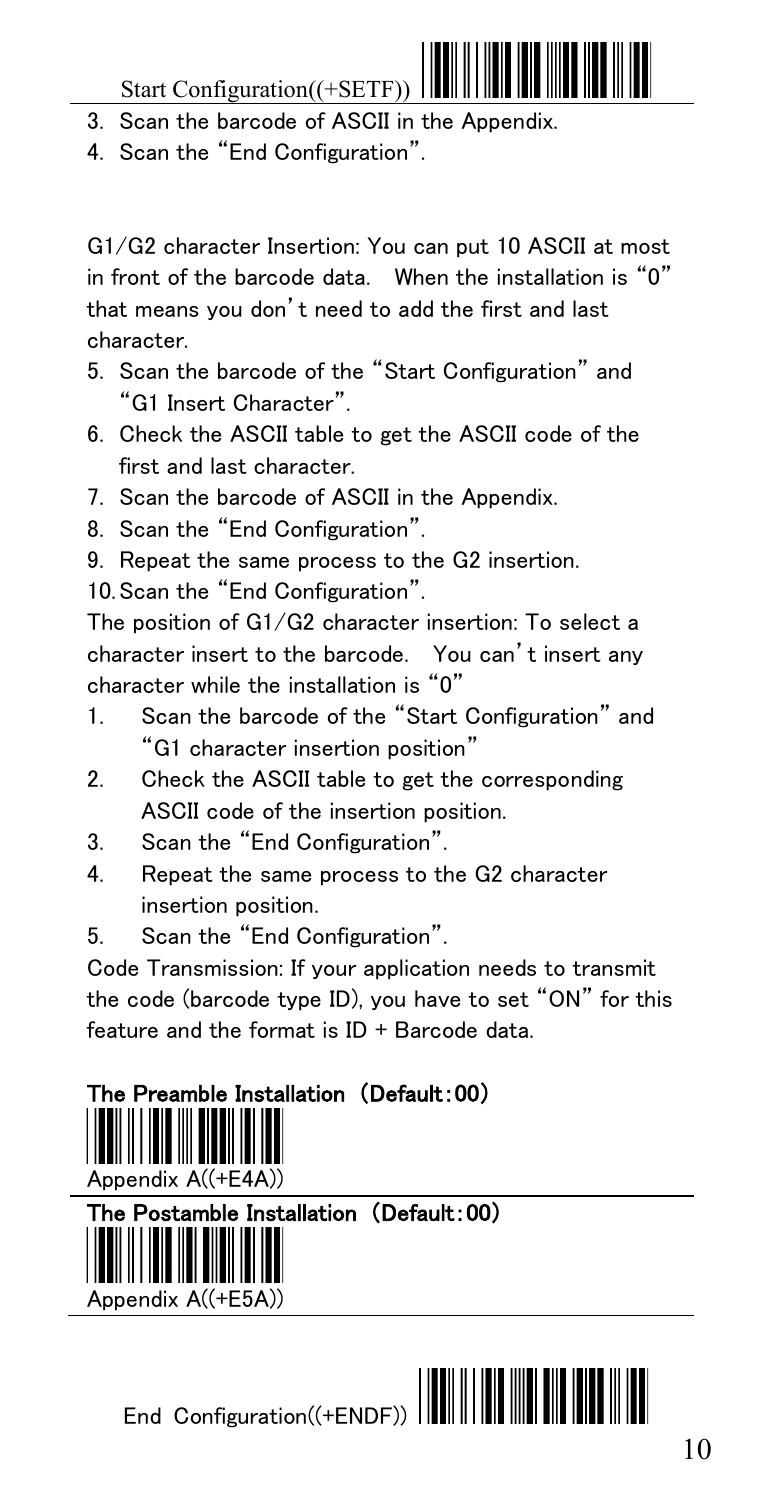

#### 2.3 Other Installation

Scanning Precision: You can set to scan once or twice and then transfer the bar code data. The twice will reduce the error reading.

Bar Reverse Output Installation: This feature can read the highlight barcode.



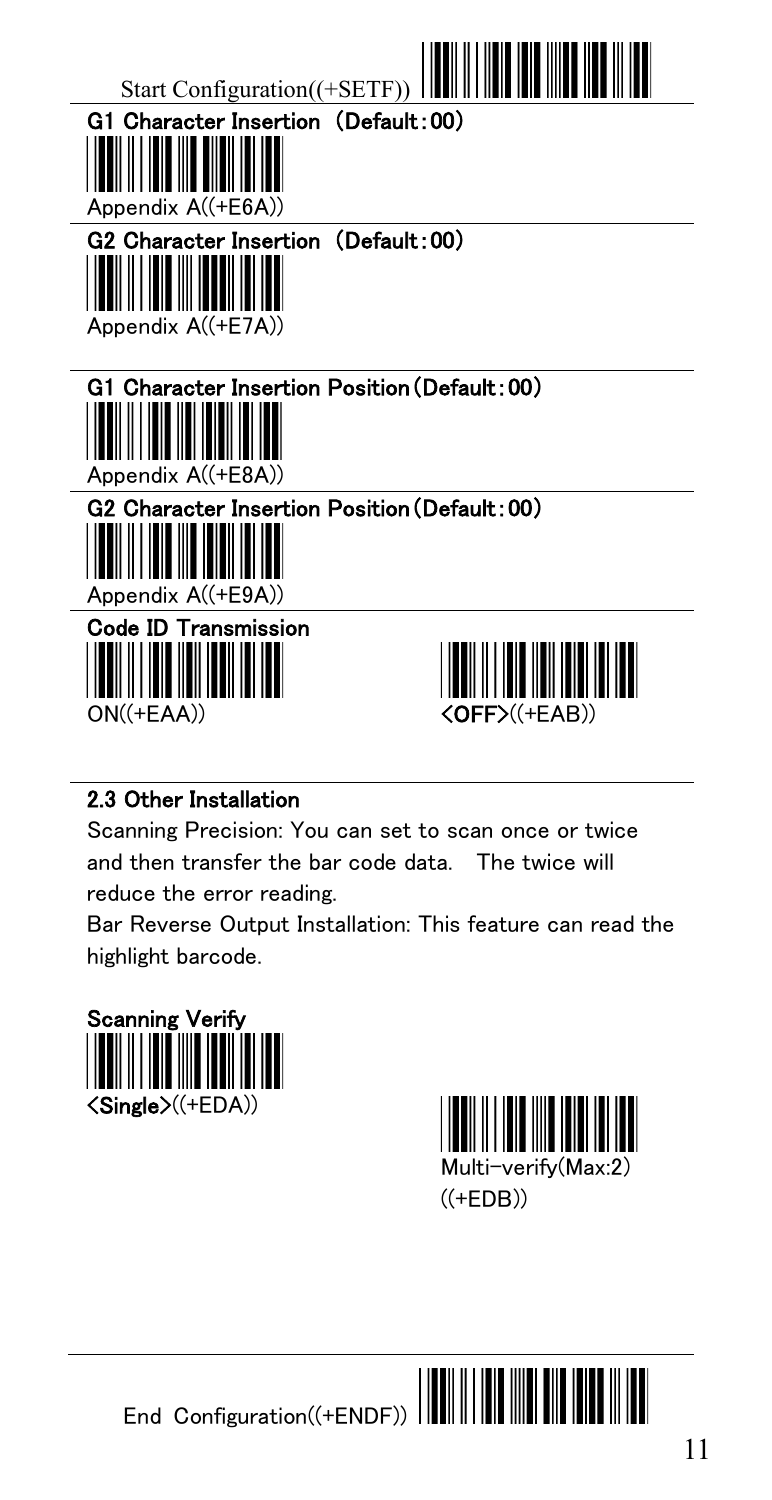





.





End Configuration((+ENDF))

 $\begin{array}{c} \hline \end{array}$ 

<00H-02H>((+F9A))

║║║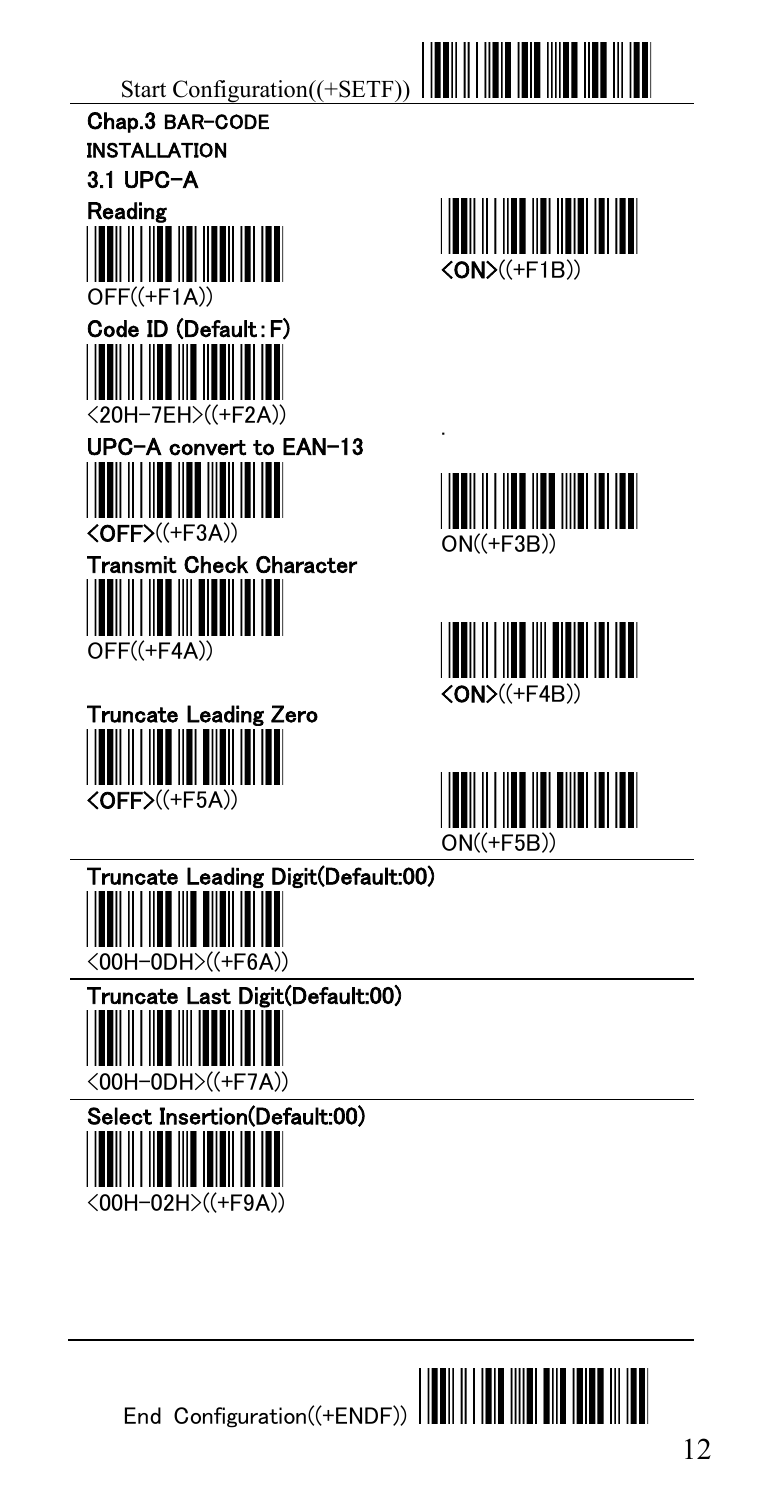



**AUTO** Enable  $((+F8E))$ 



III

2 or 5 digit((+F8D))



 $\blacksquare$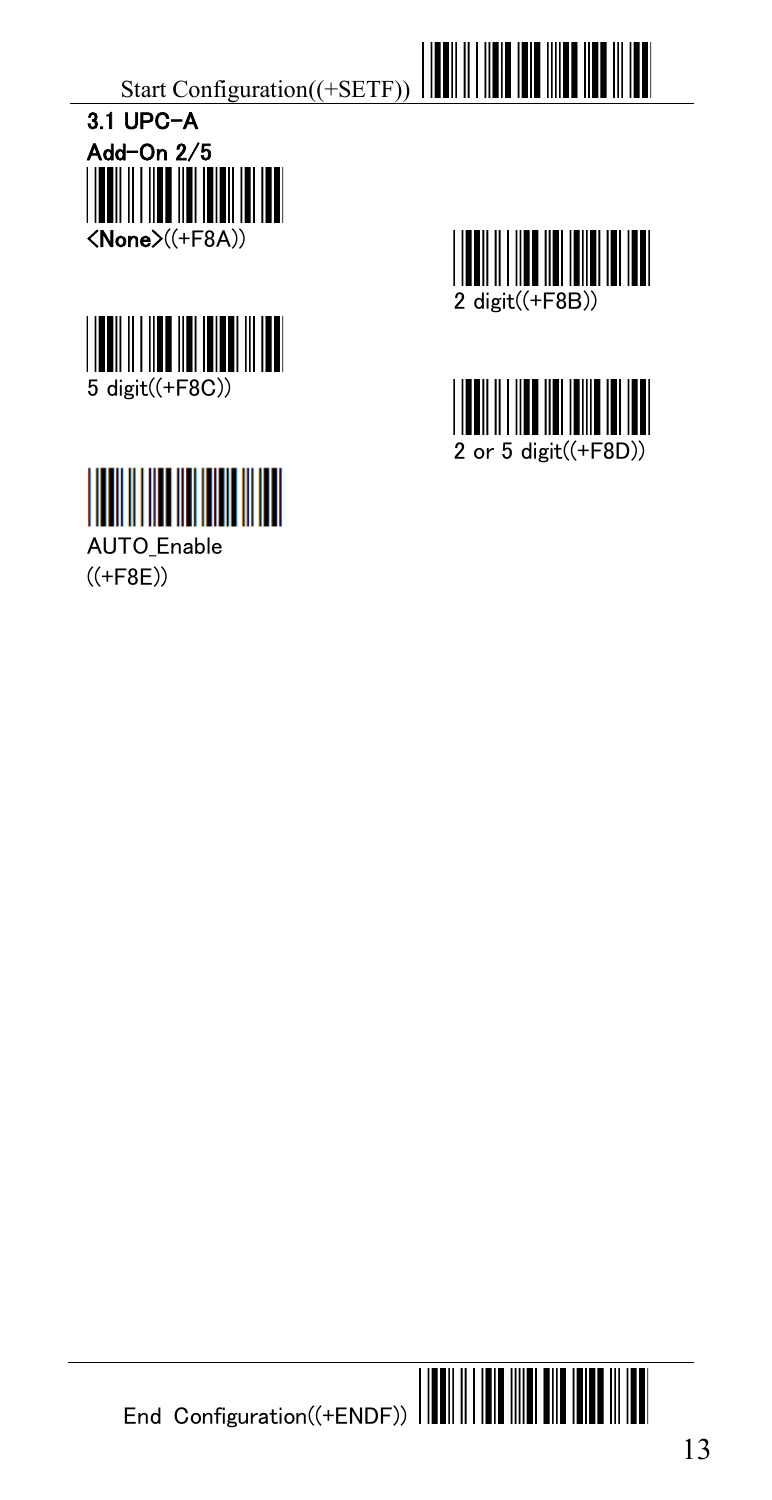







Truncate Leading Zero

 $\langle$ OFF $>(+G7A)$ )













<00H-02H>((+G9A))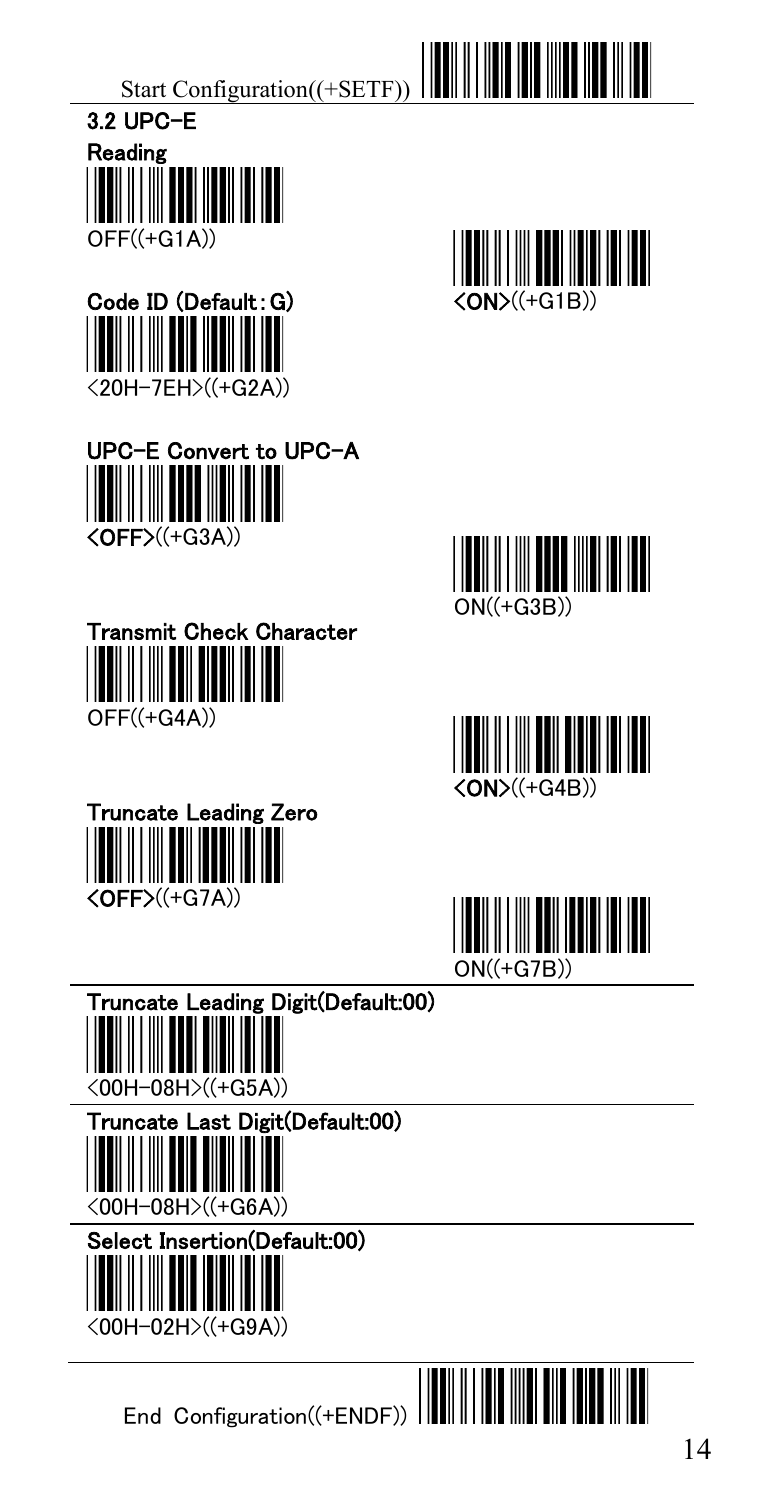



**IIII THE TELEVISION** 

AUTO\_Enable  $((+G8E))$ 



Ш



 $\blacksquare$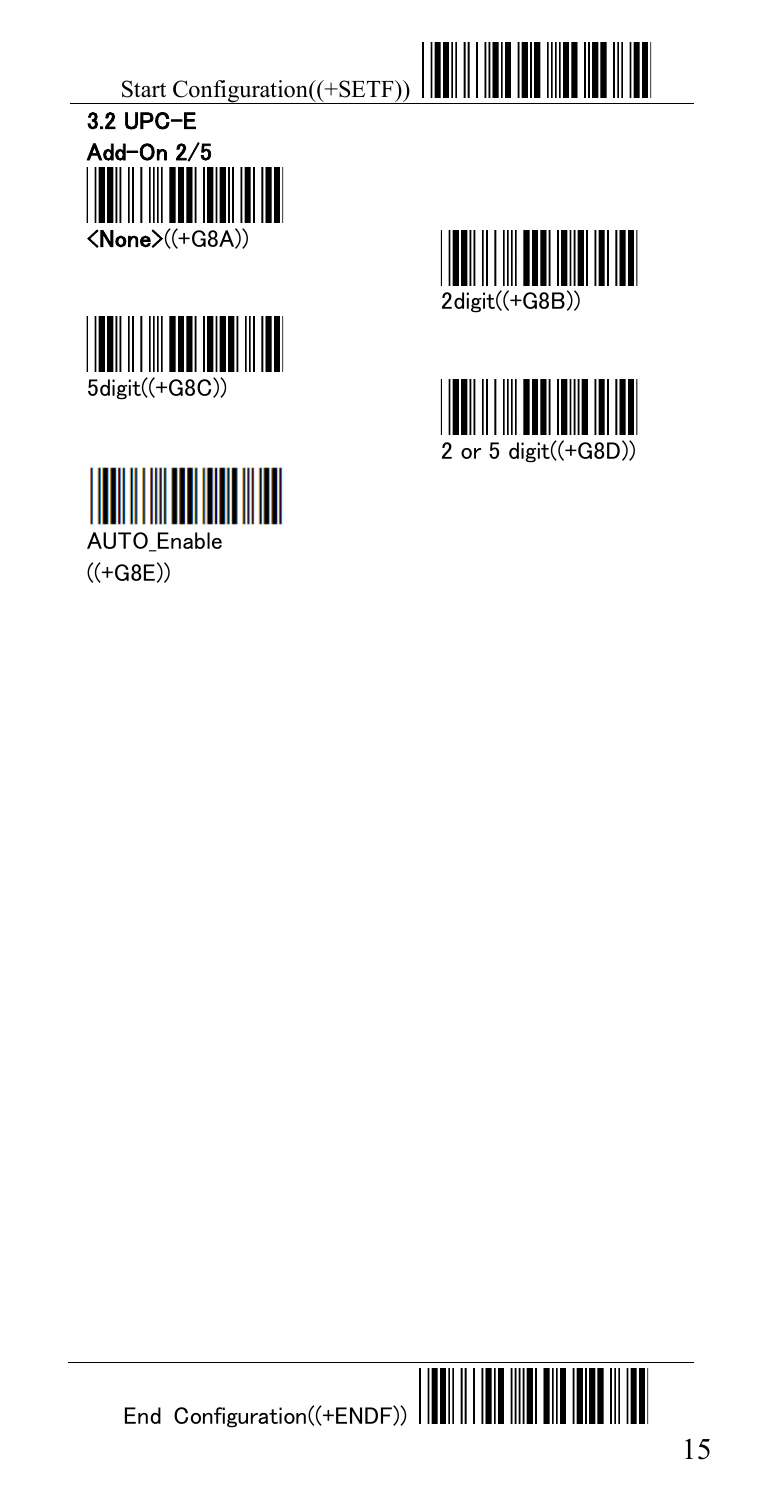













<00H-0DH>((+H5A))



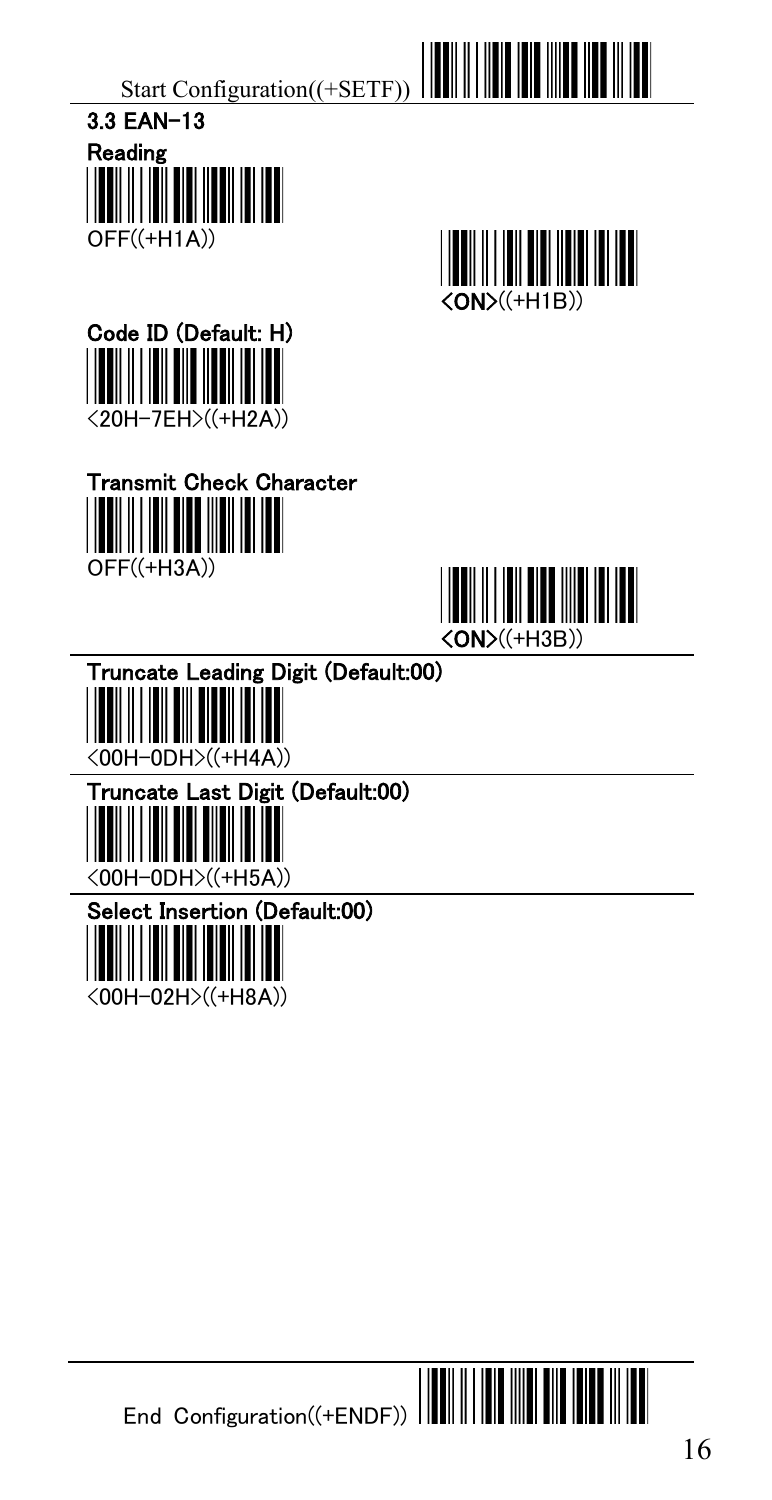





**AUTO** Enable  $((+H6E))$ 









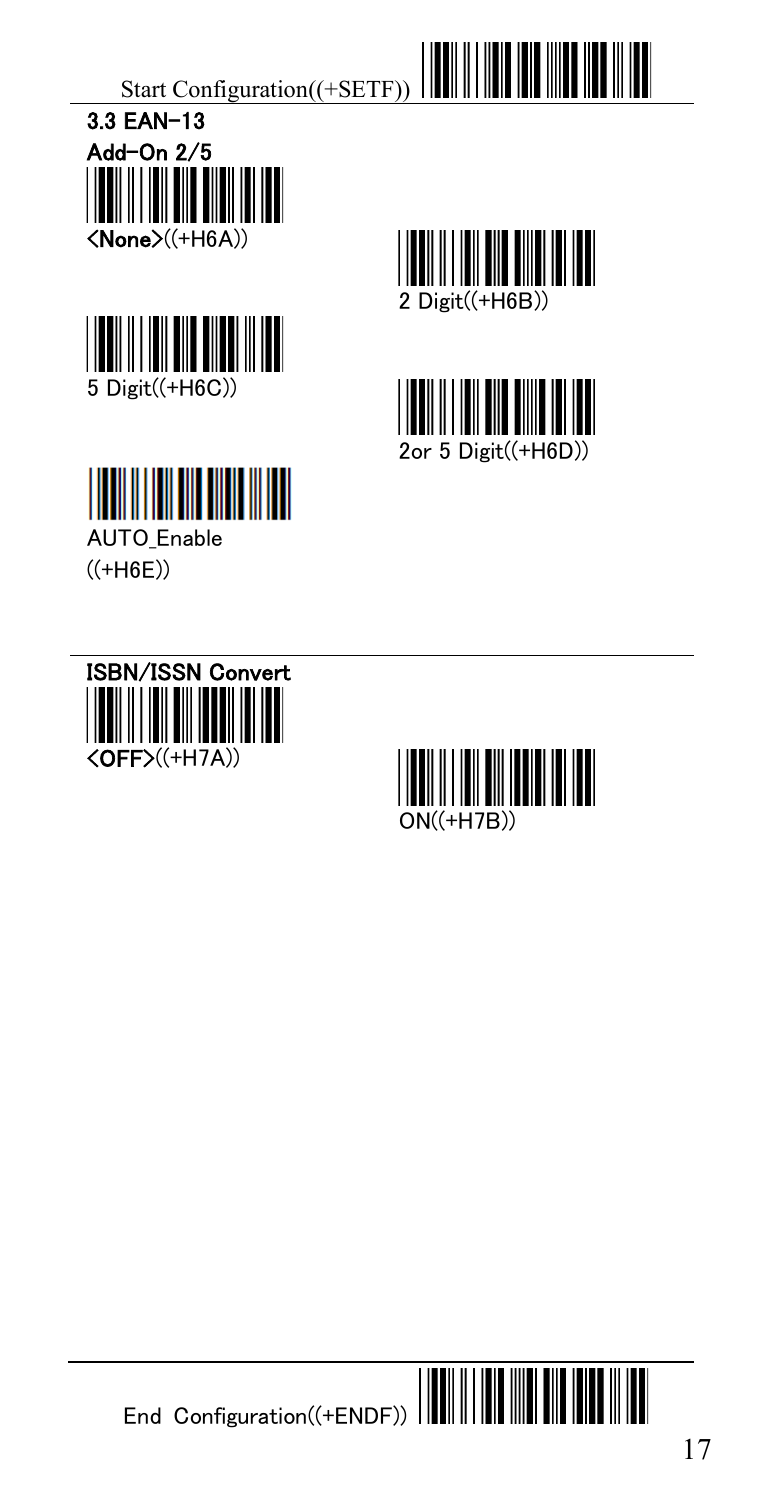

















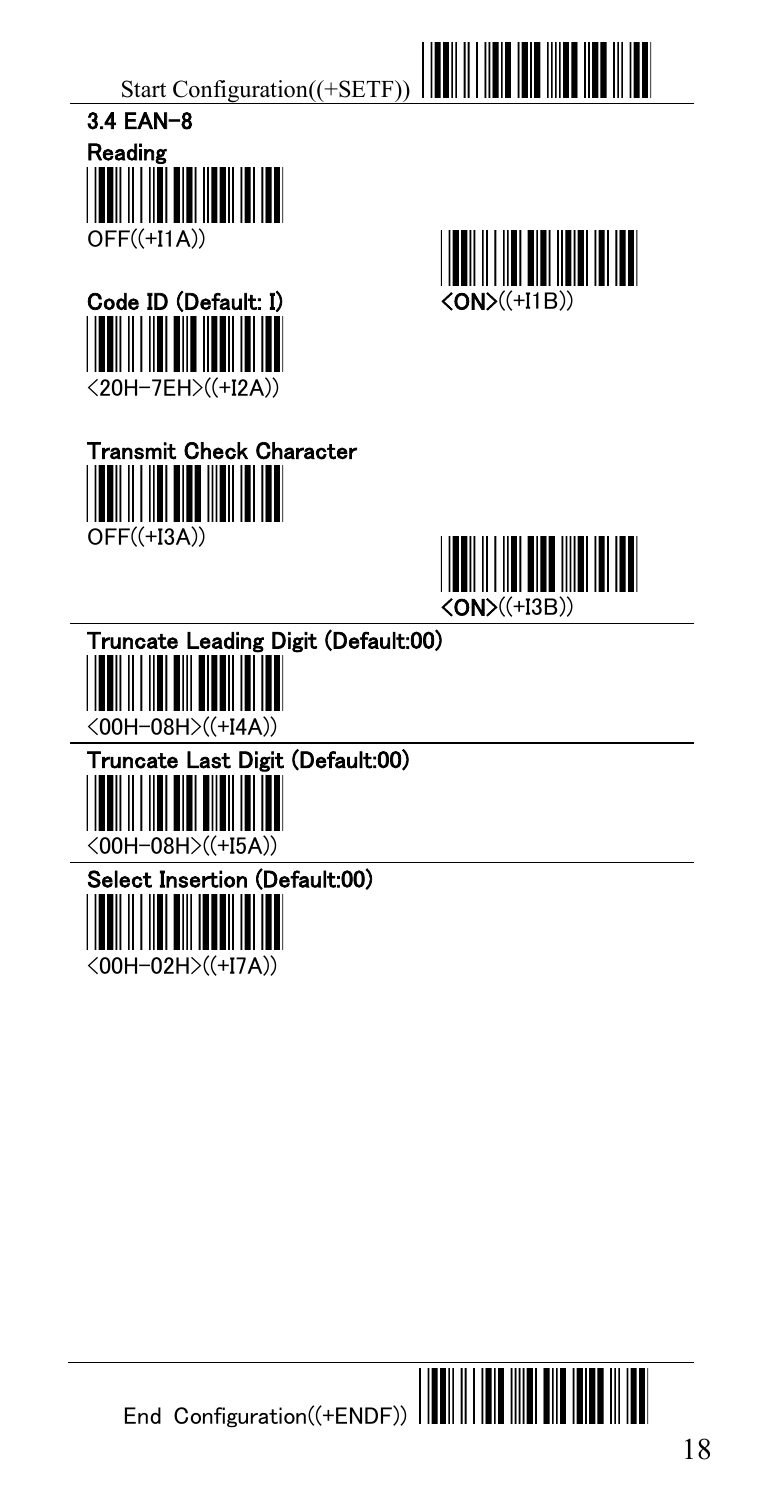





**AUTO** Enable  $((+16E))$ 



III



End Configuration((+ENDF))

III

 $\blacksquare$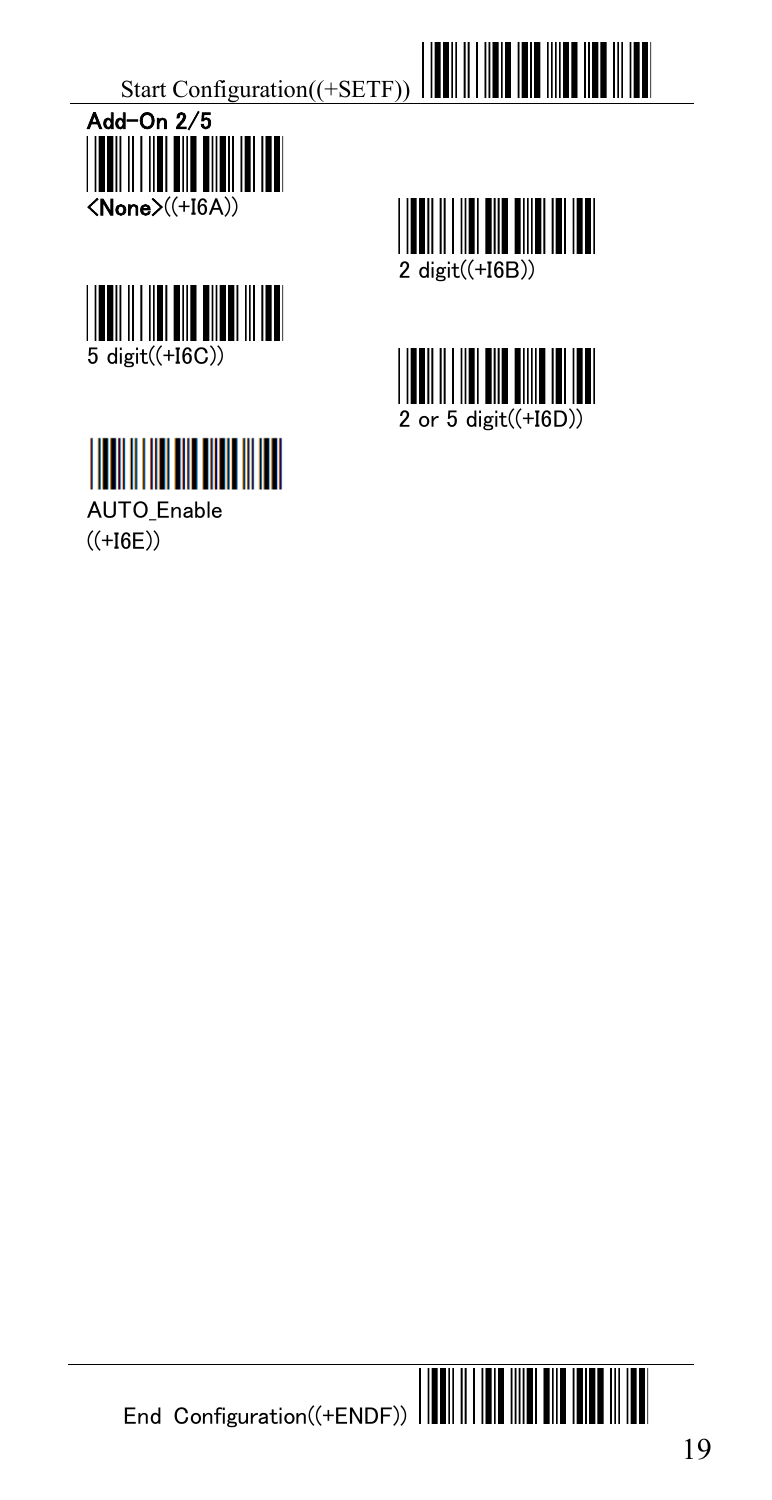

















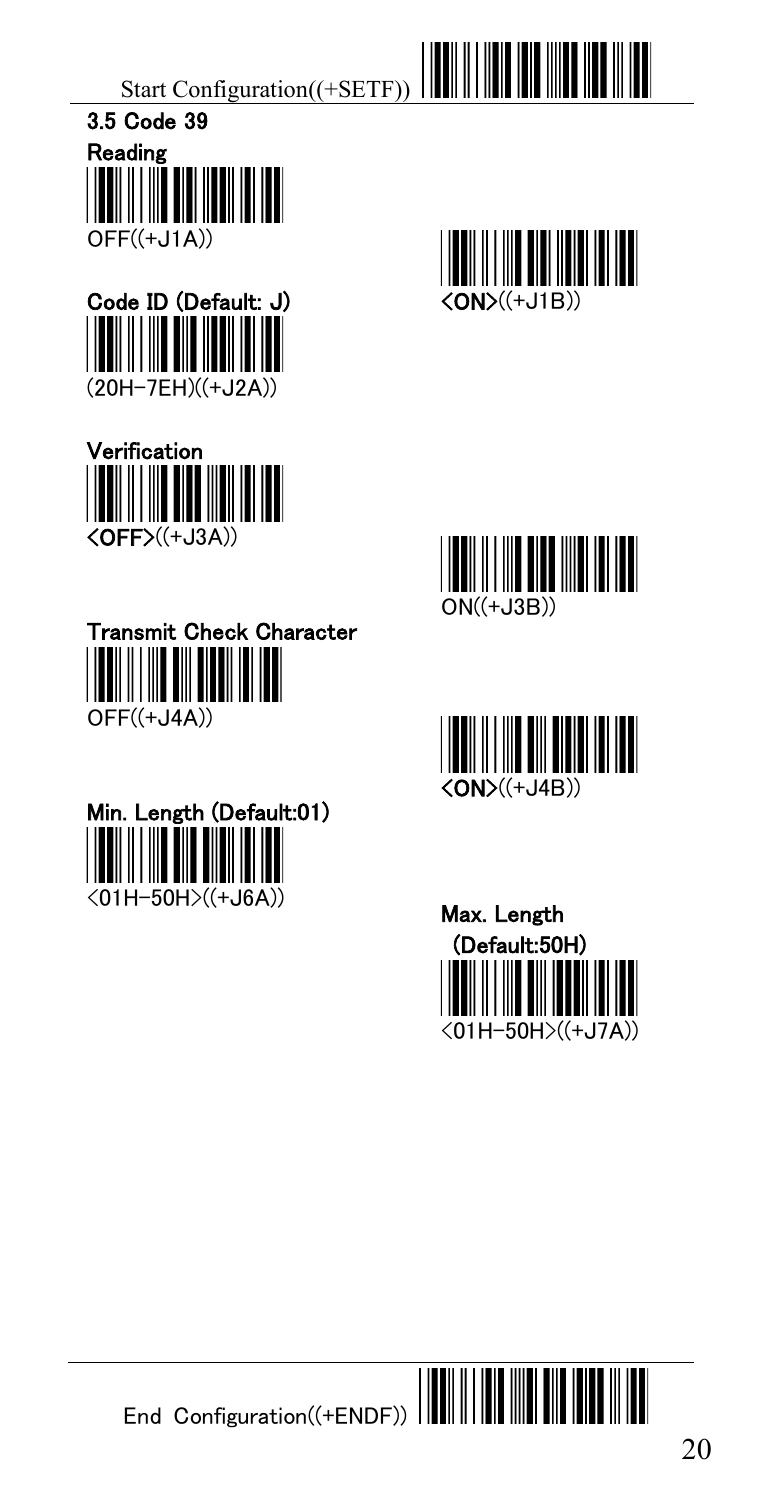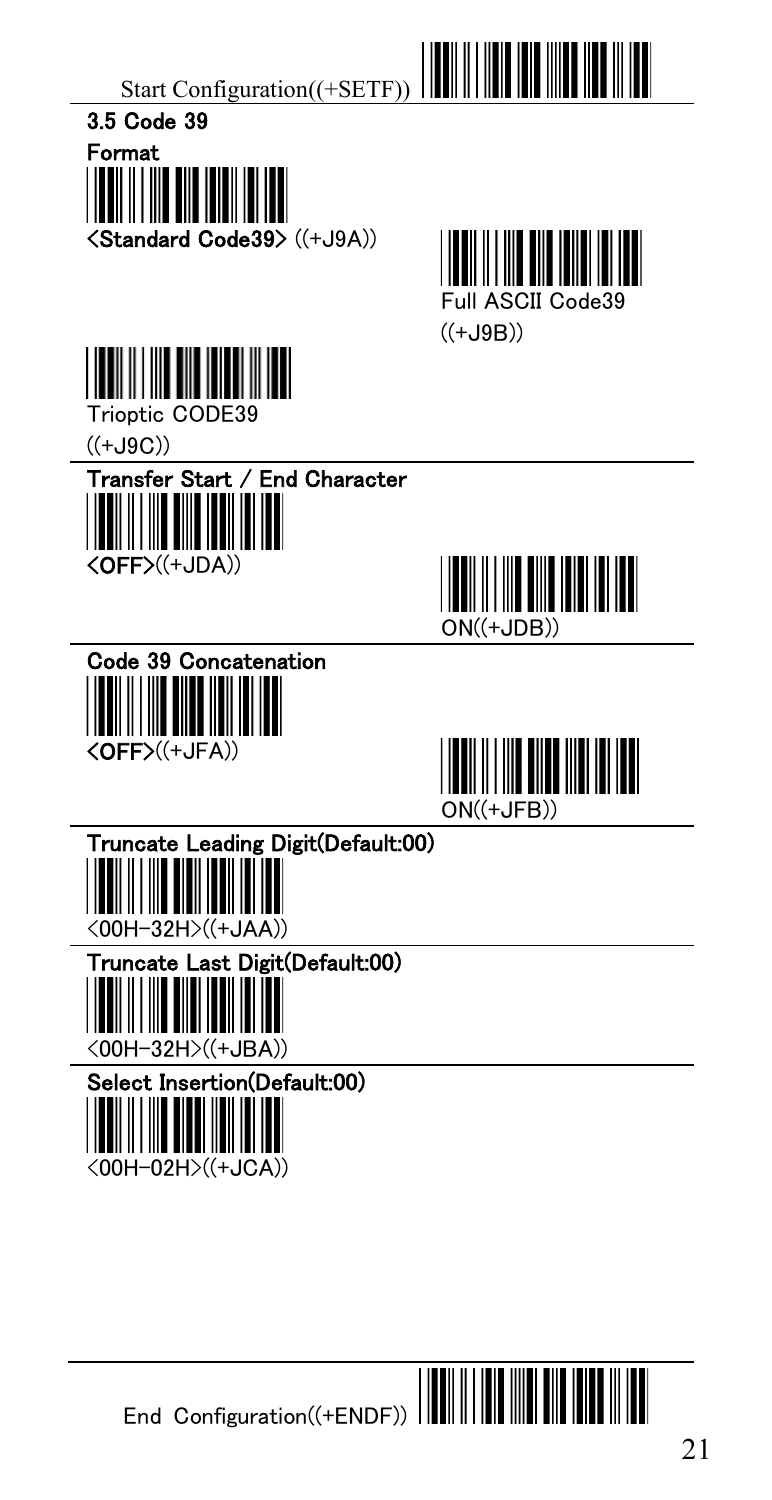













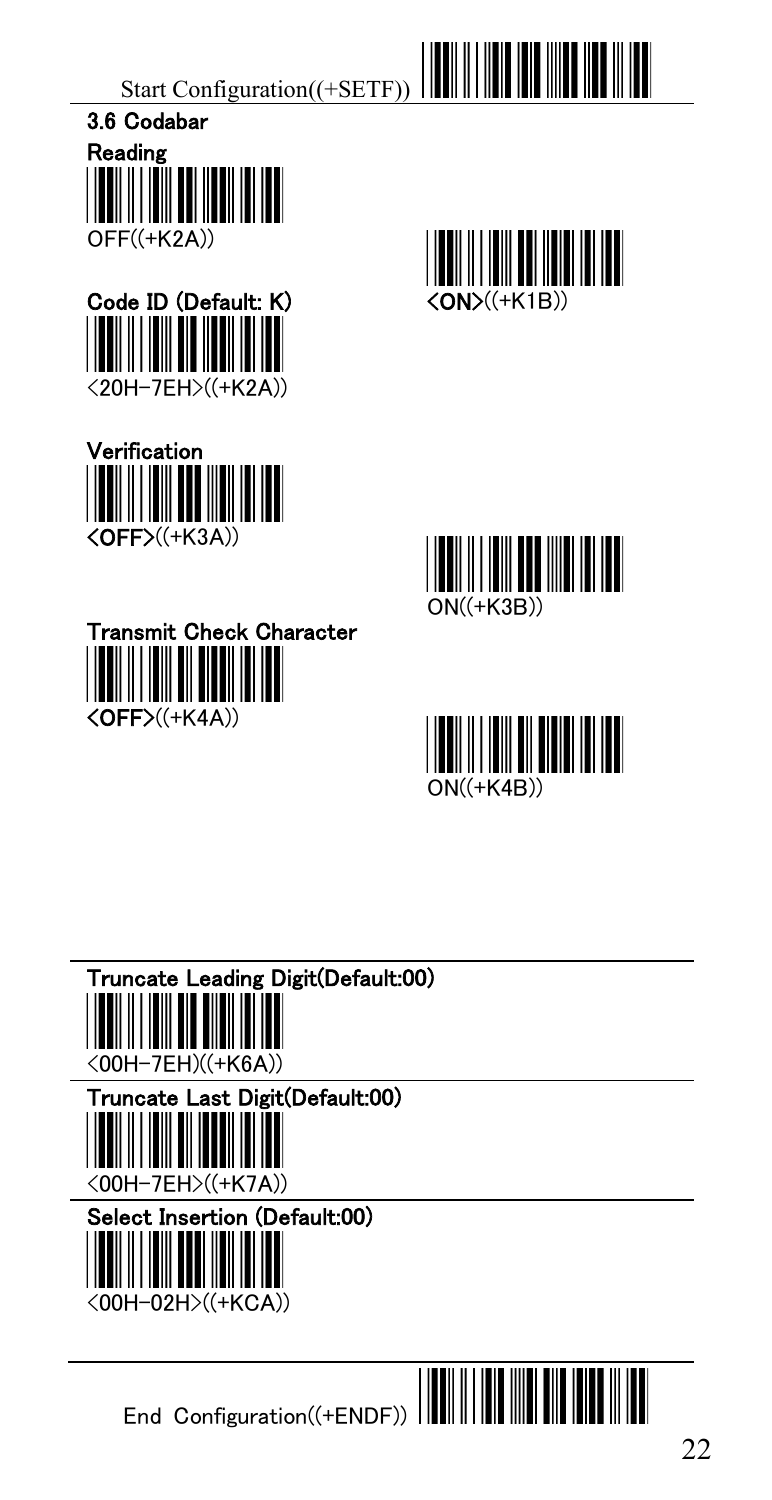













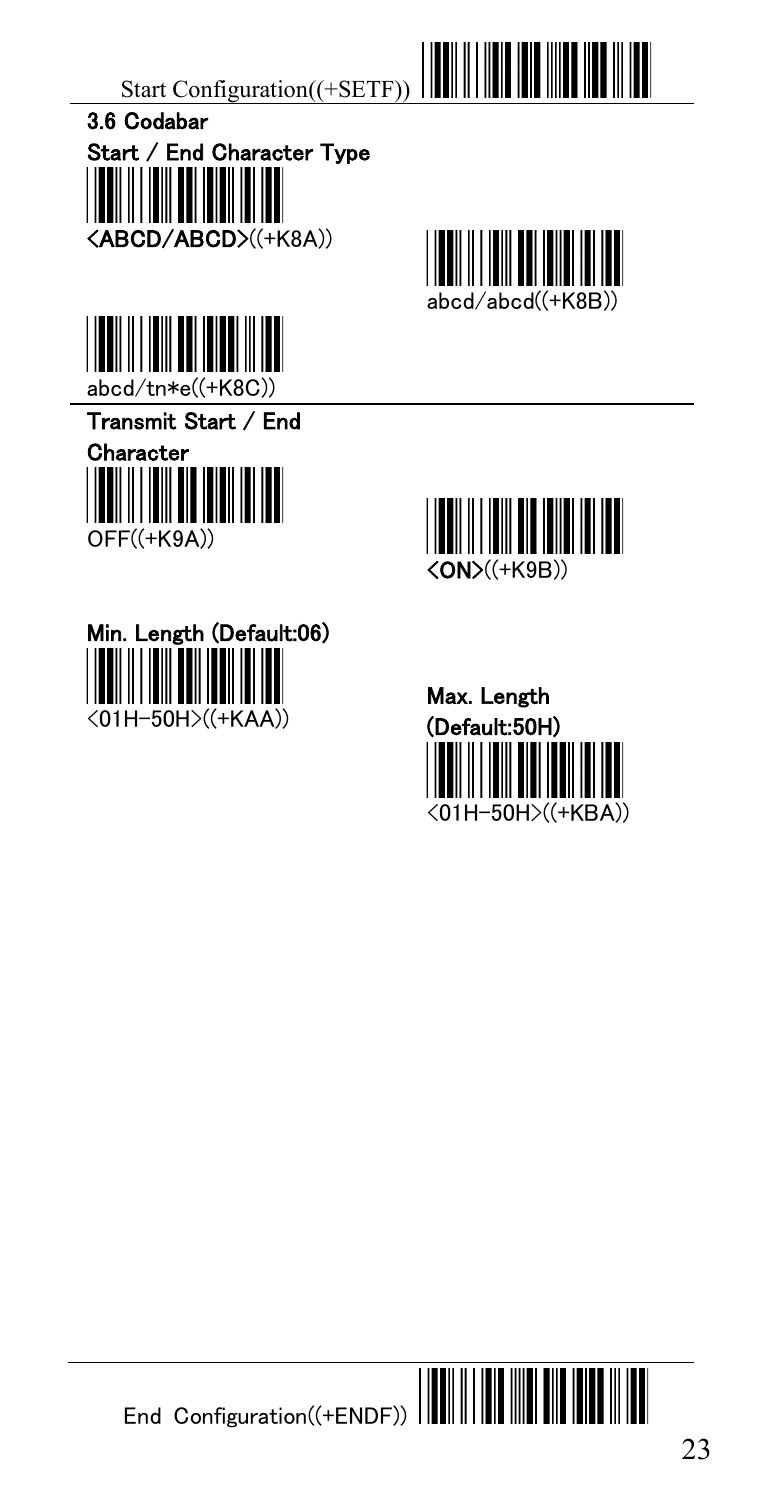















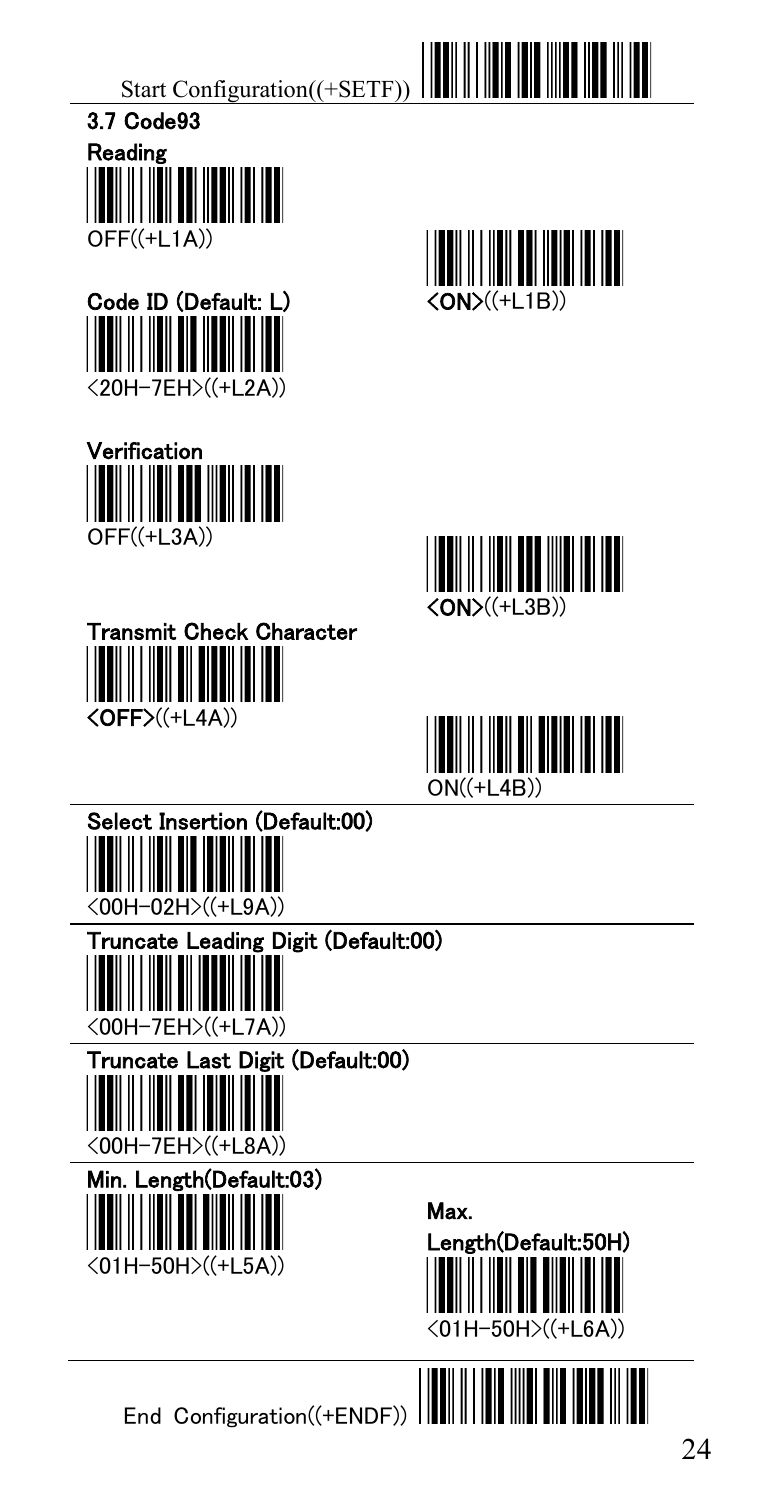













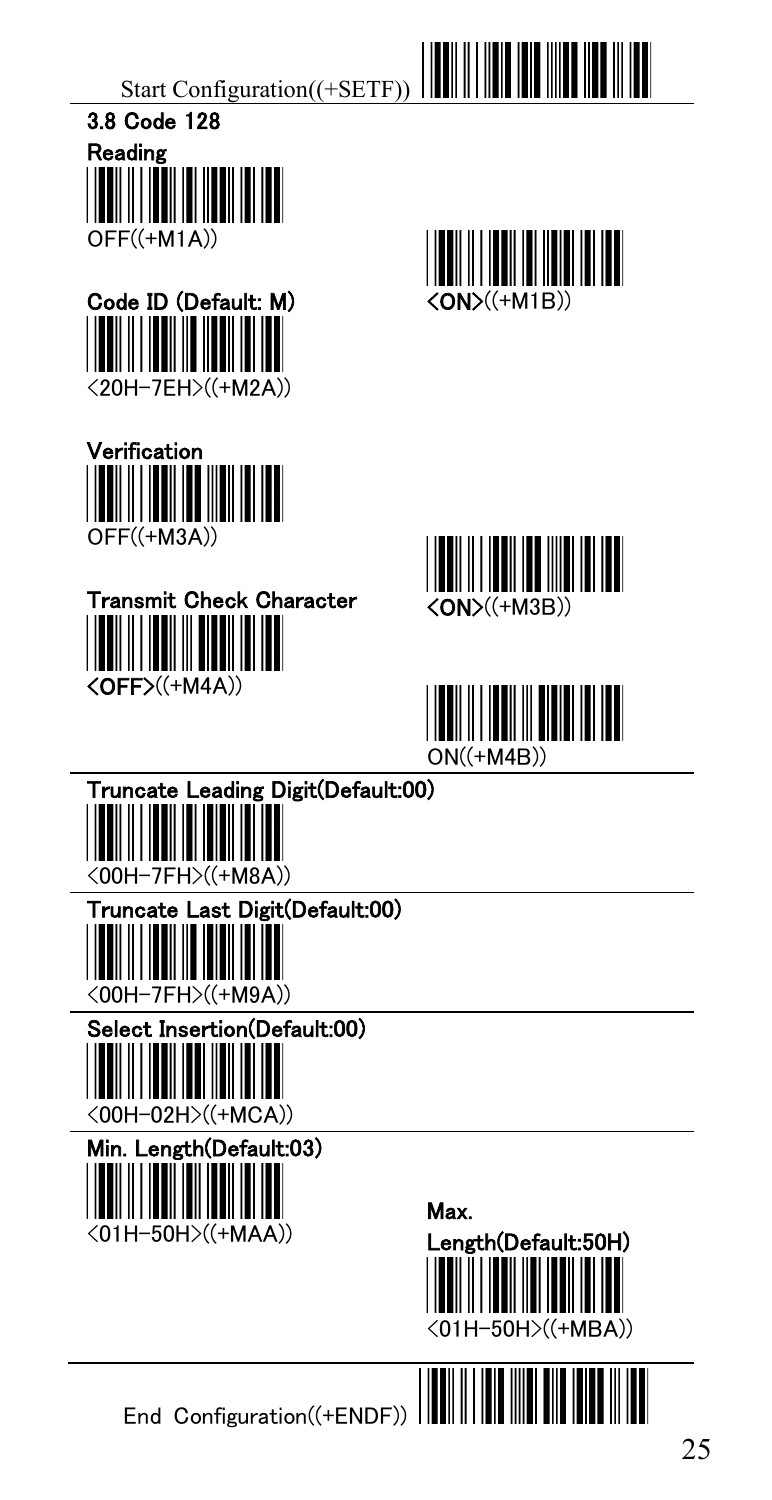



















(01) & Terminator ((+MDB))



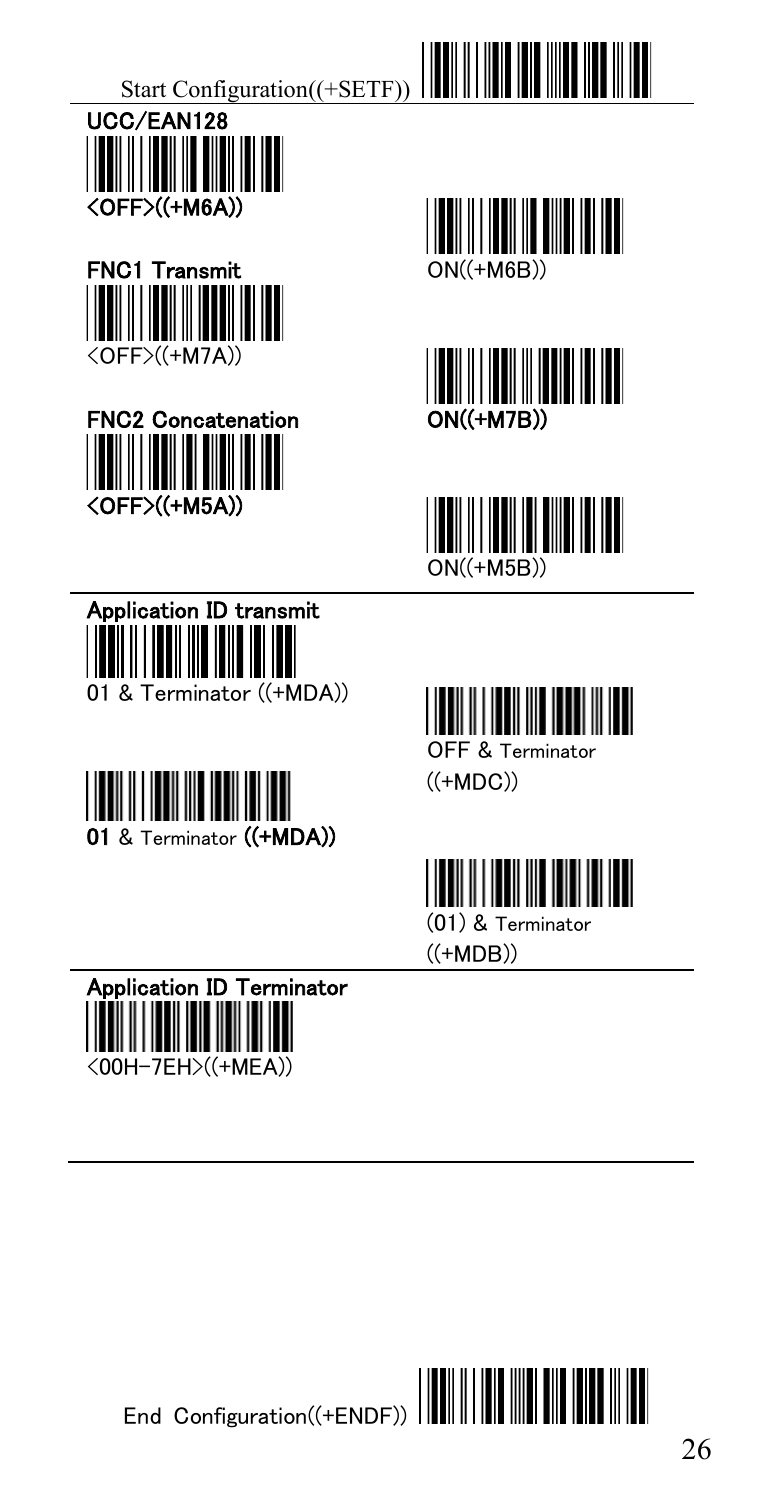



3.9 Interleaved 2 of 5 Reading OFF((+N1A))

















ast Digit(Default:00)



End Configuration((+ENDF))

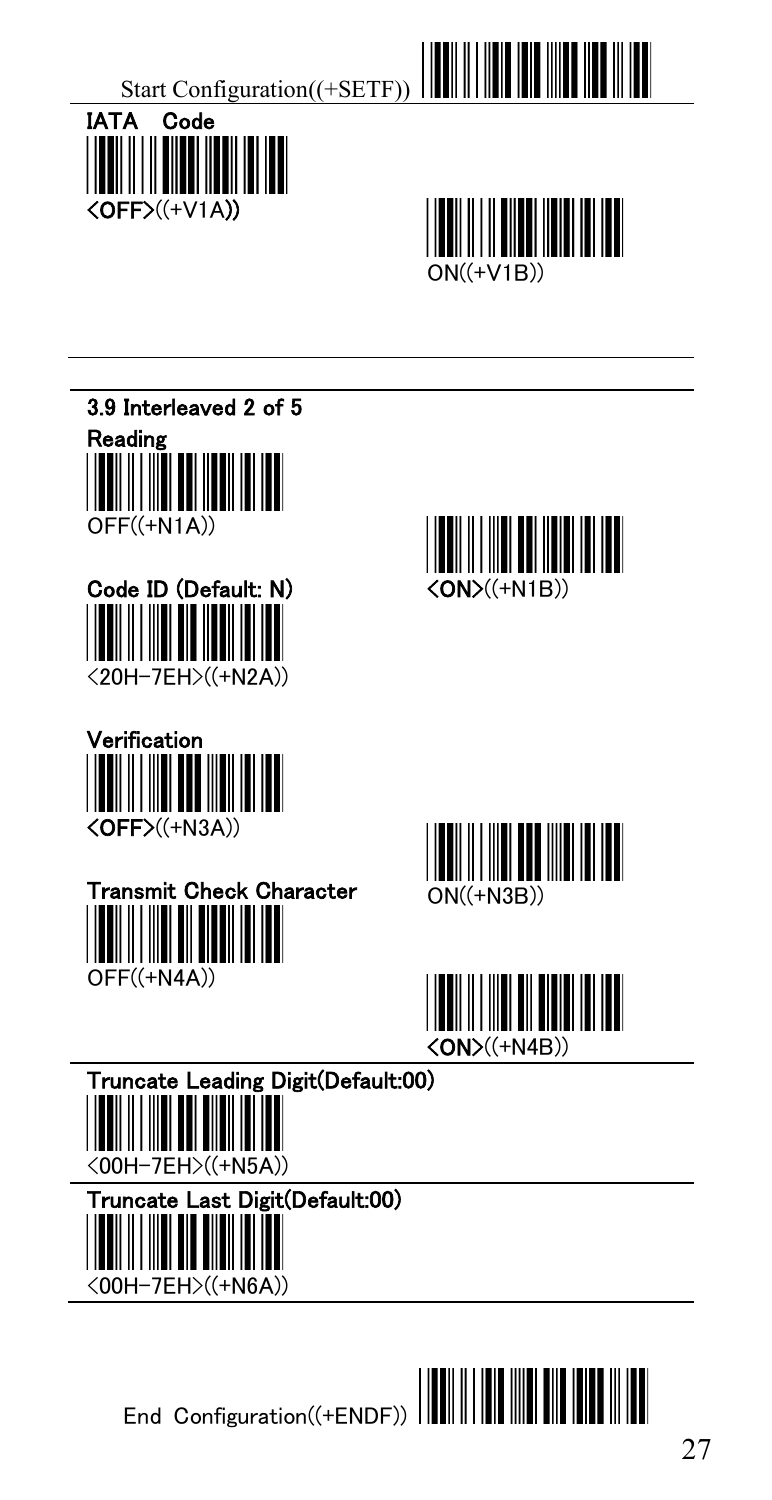

Select Insertion(Default:00) <00H-02H>((+N9A))



















#### Truncate Leading Digit(Default:00)







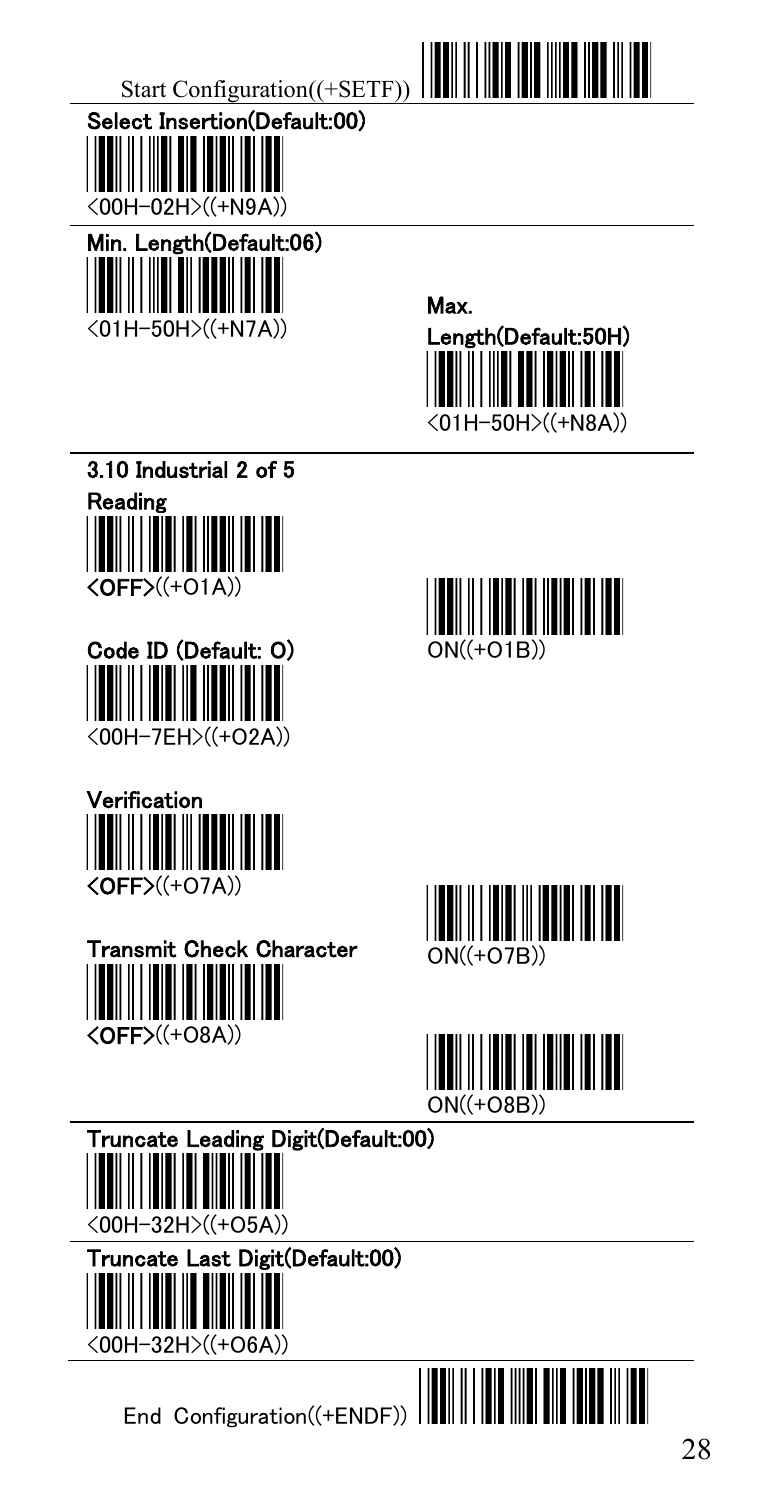

<00H-02H>((+O9A))



Max. Length(Default:50H) <01H-50H>((+O4A))



Code ID (Default: P) <20H-7EH>((+P2A))











#### Truncate Leading Digit(Default:00)



## st Digit(Default:00)



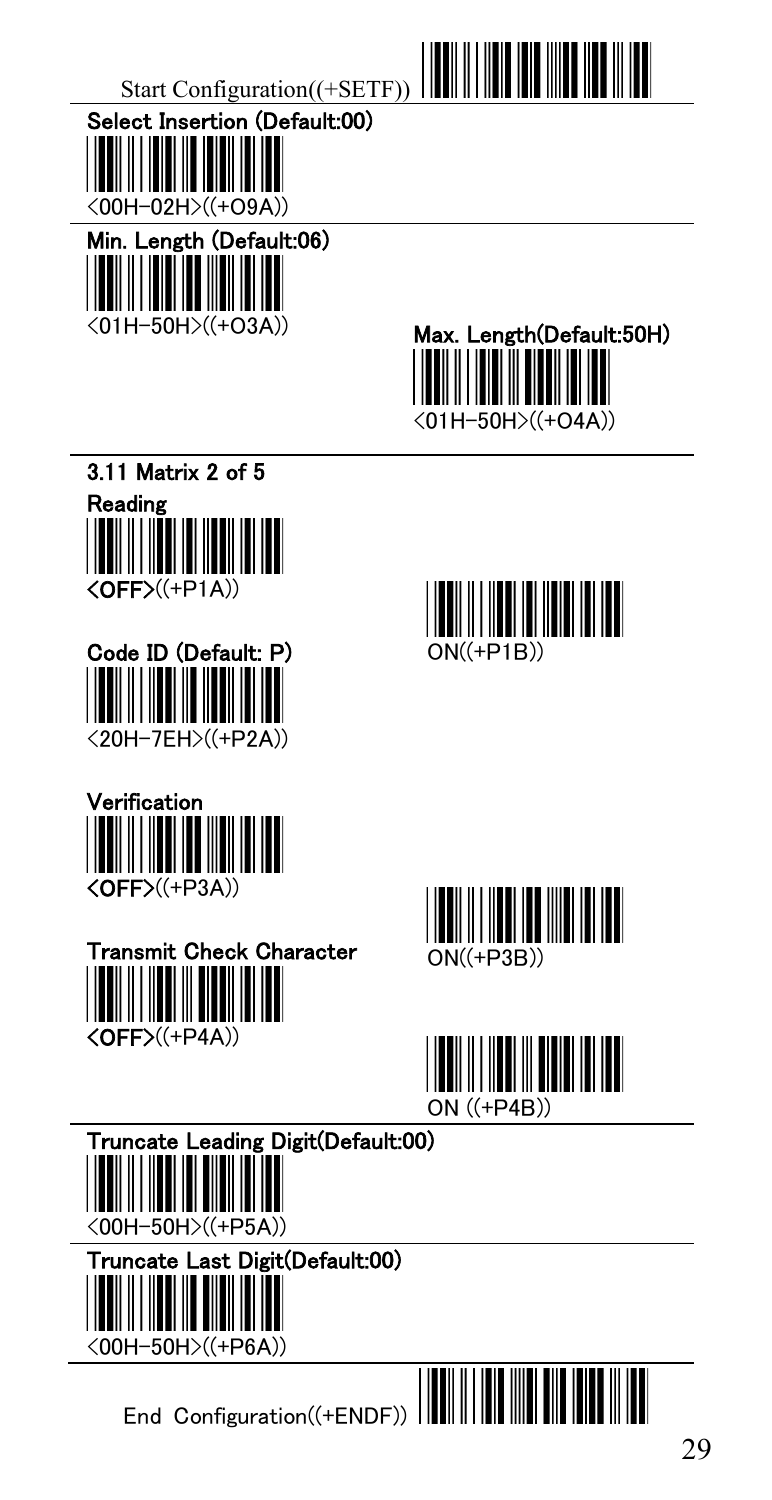



















#### Truncate Leading Digit(Default:00)



## st Digit(Default:00)

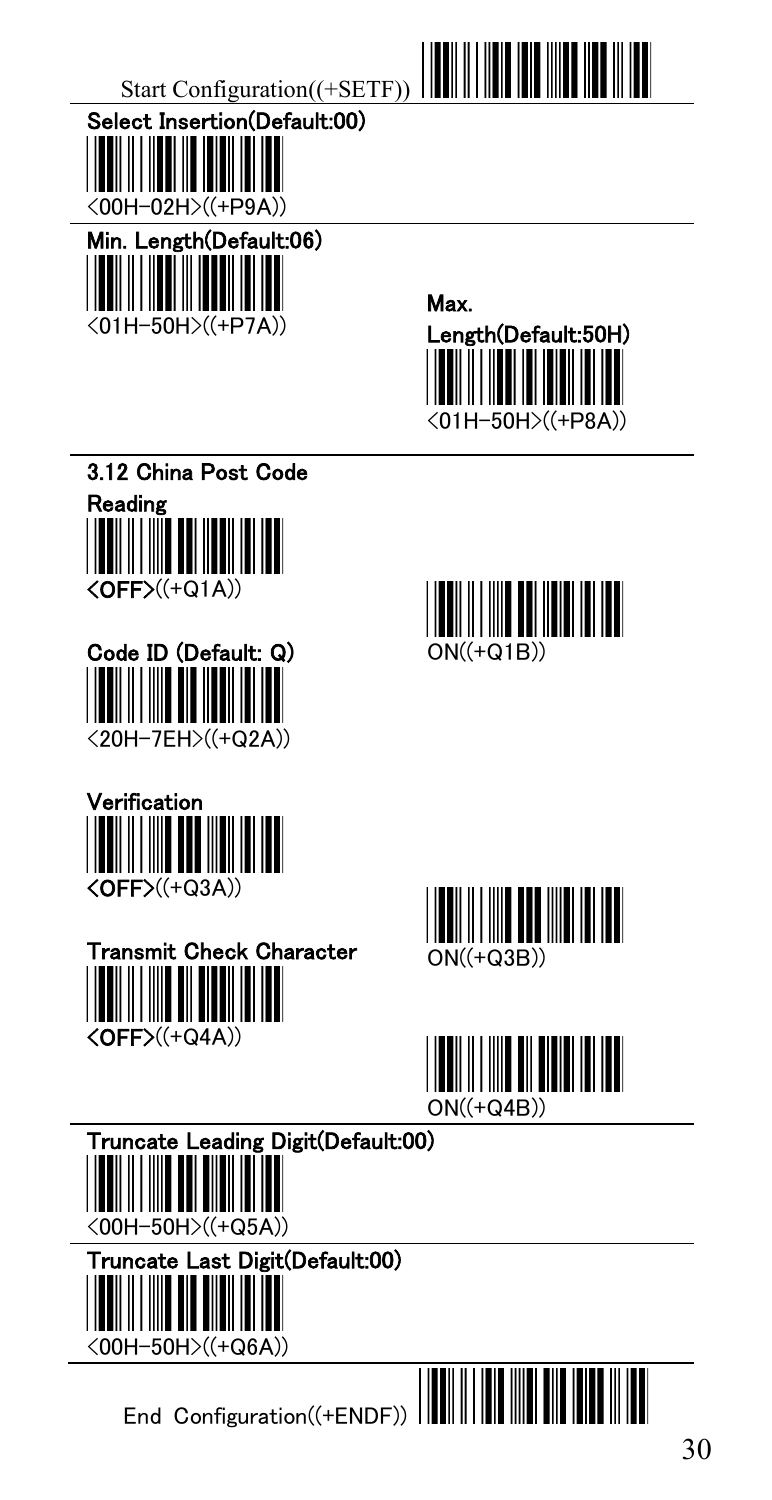





















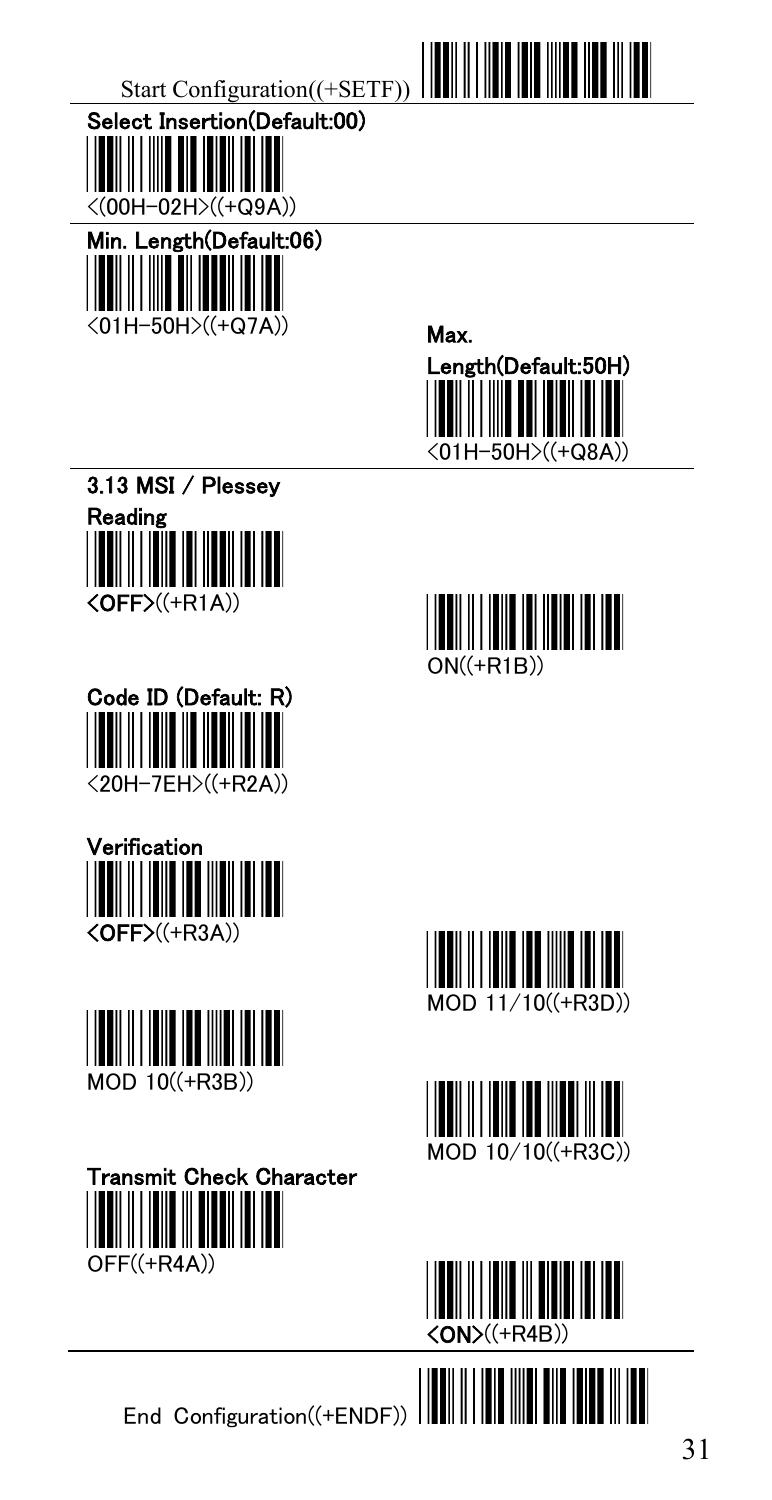



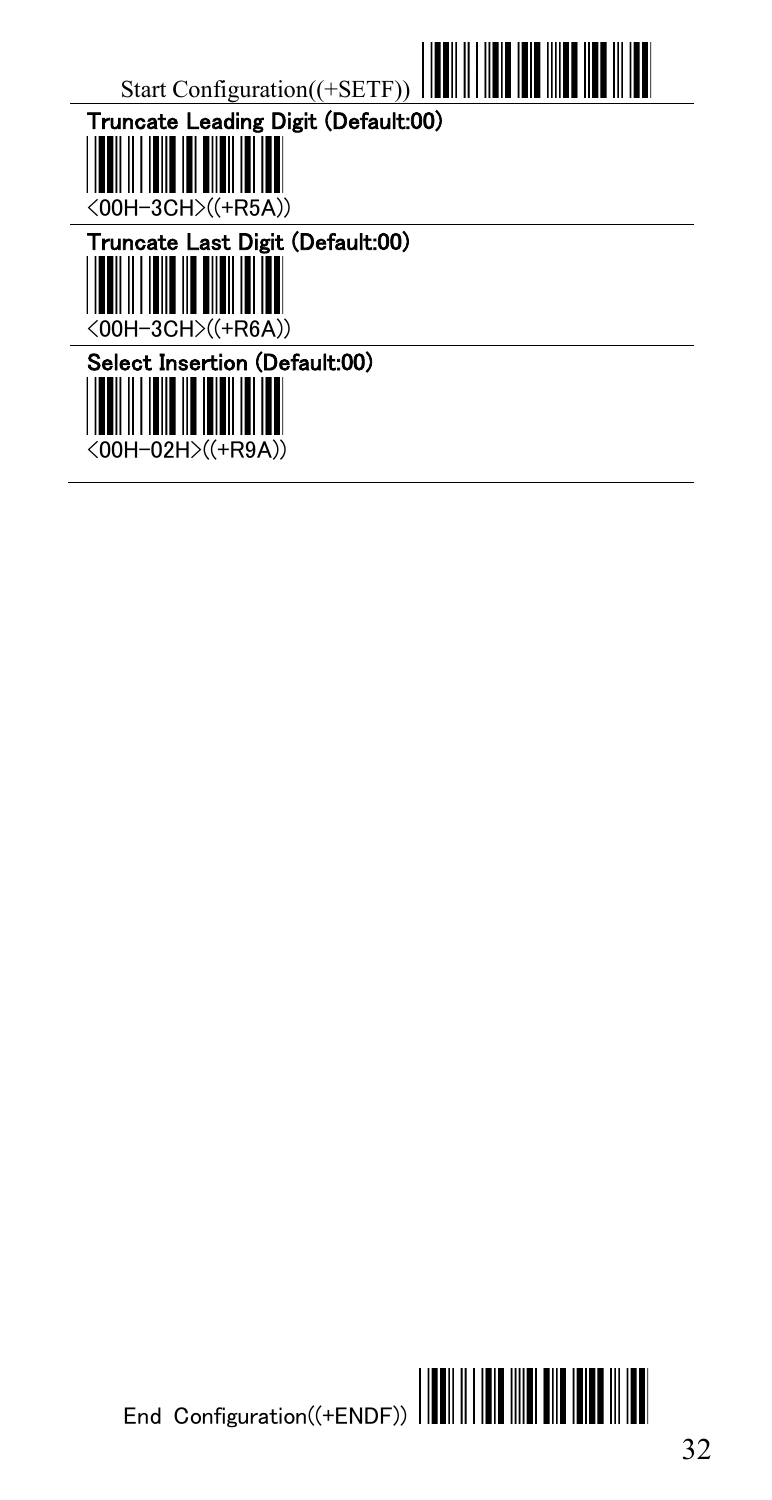







 $\blacksquare$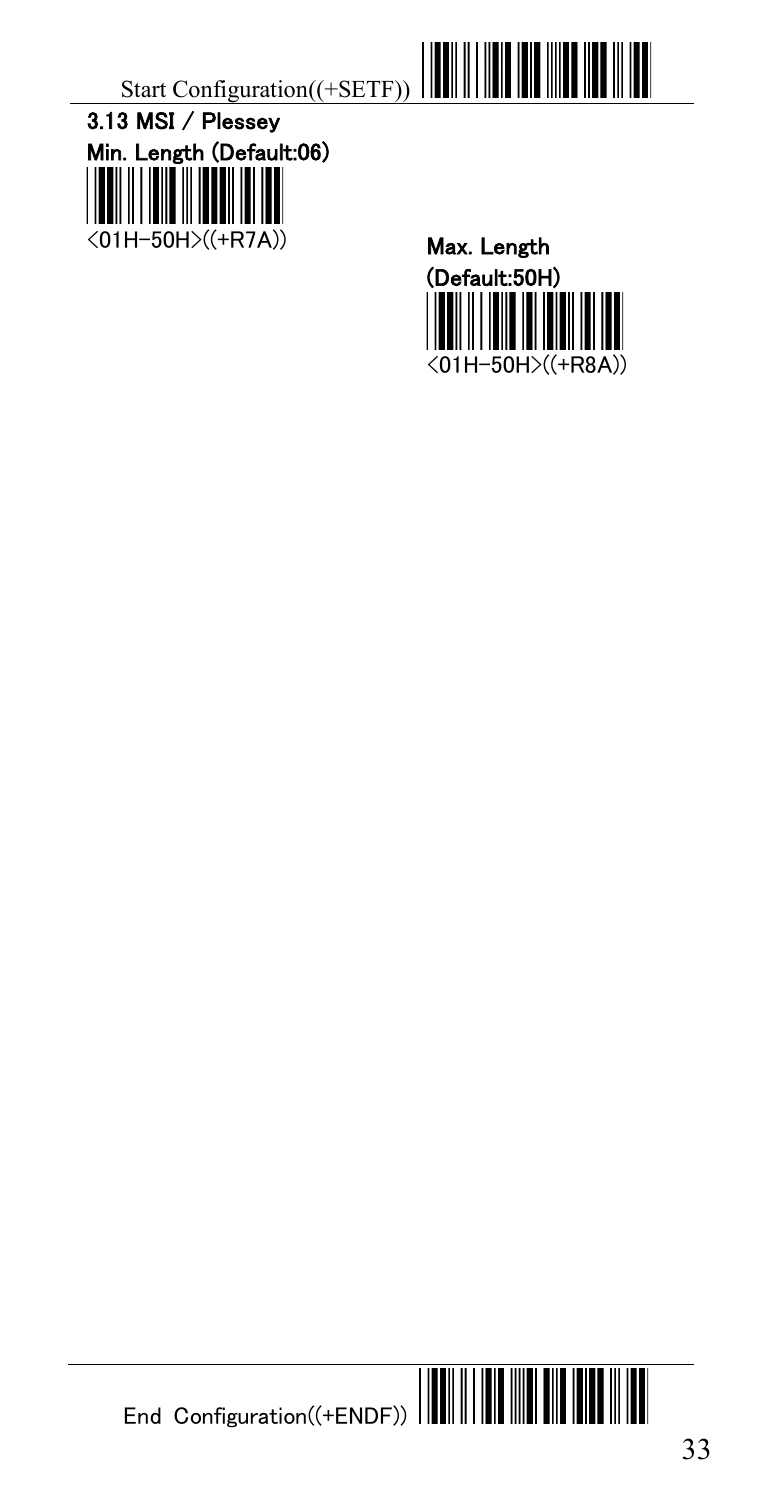













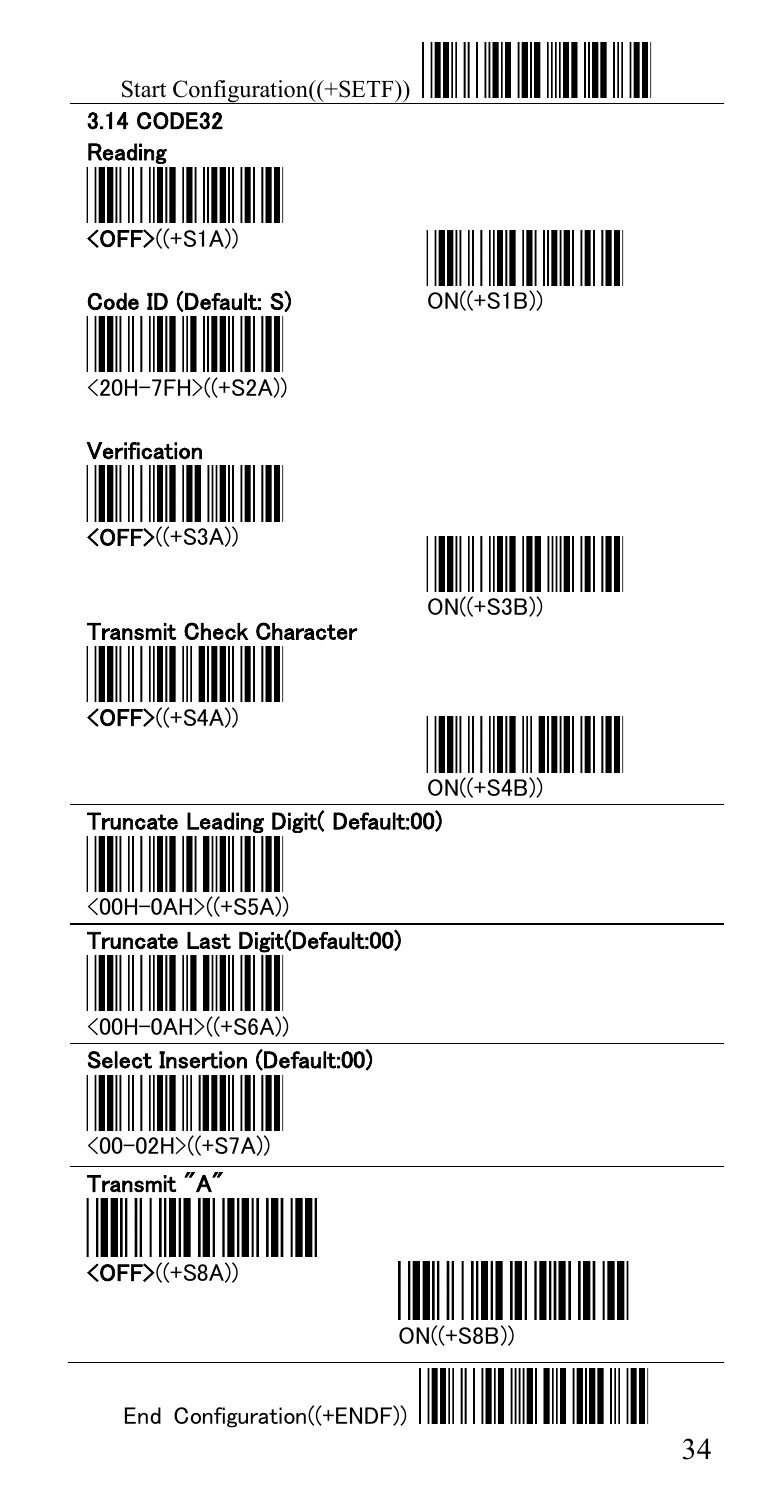













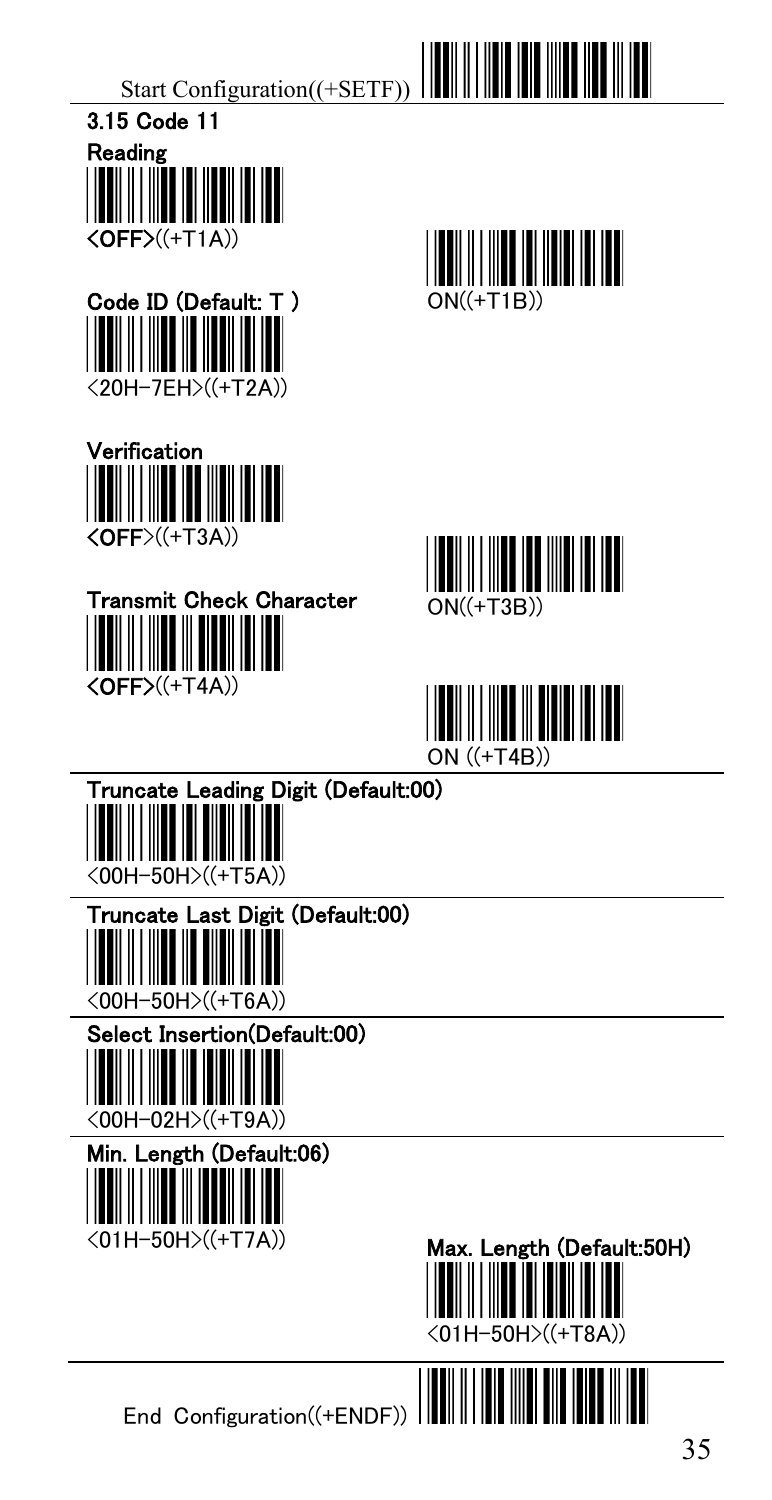



















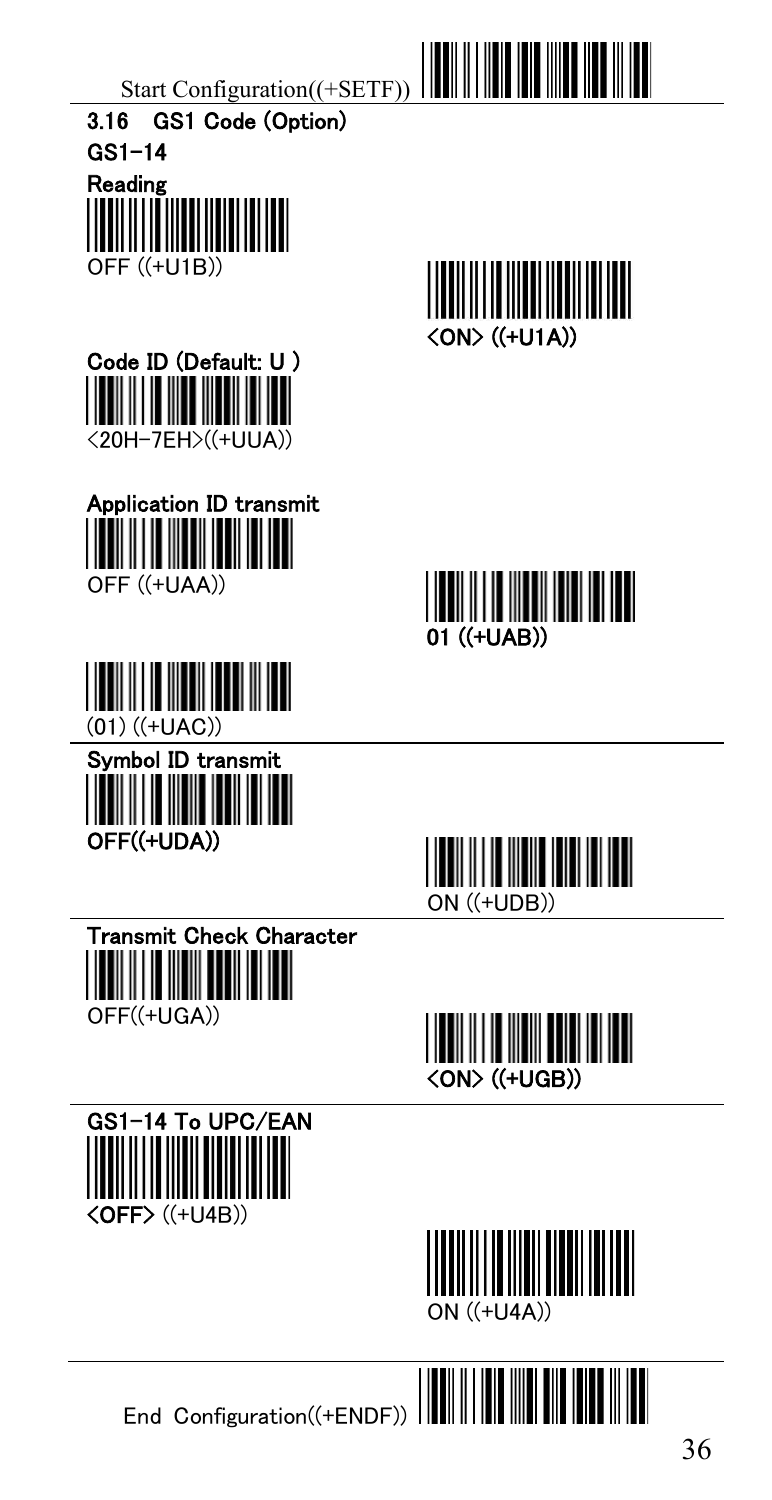



















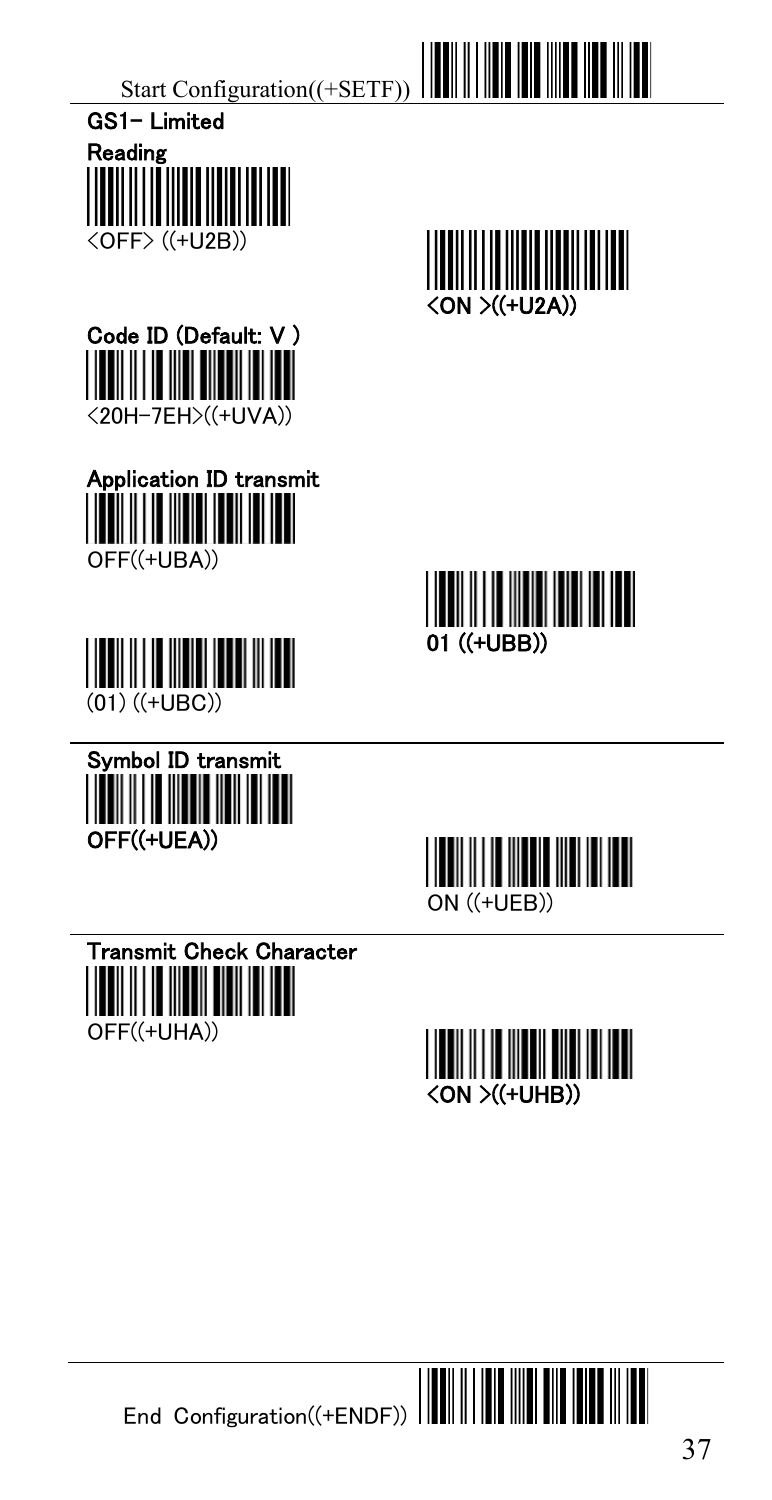











OFF& Terminator ((+MDC))







Application ID Terminator(Default:00)  $\overline{\phantom{a}}$ 

<01H-7EH>((+MEA))





End Configuration((+ENDF))

Ш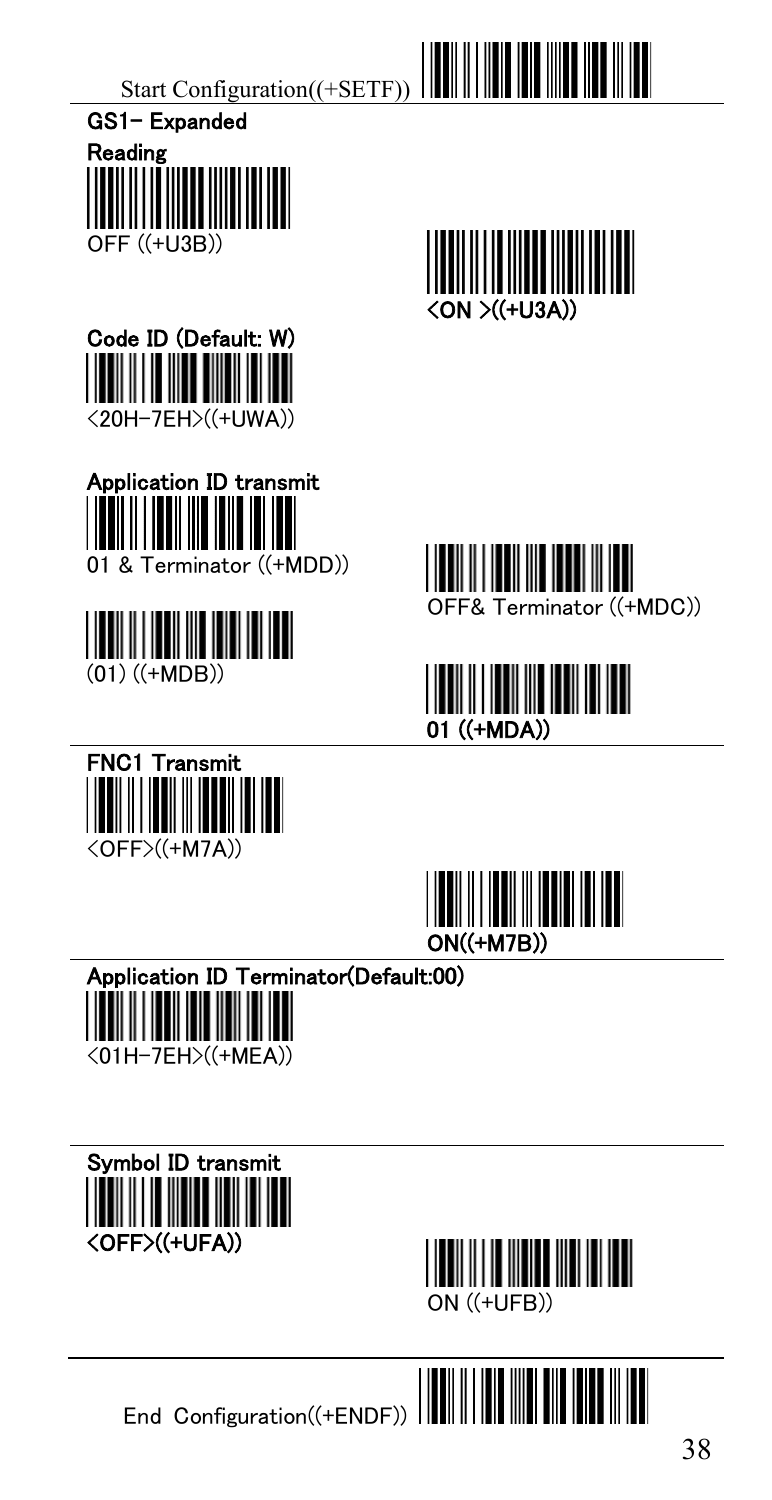APPENDIX A - ASCII CODE

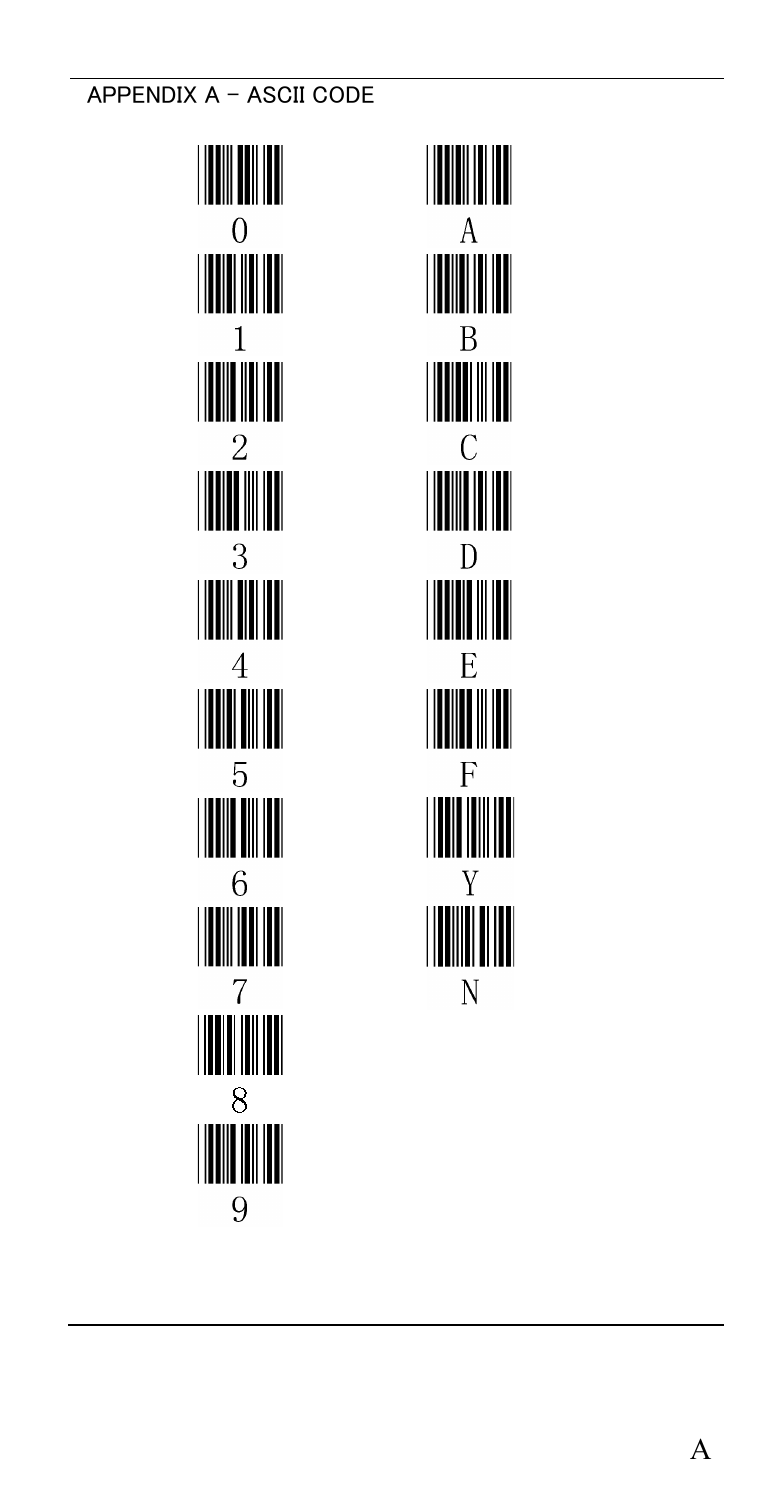#### APPENDIX B - ASCII Table

|   | 0          | $\mathbf{1}$    | $\mathbf 2$                      | 3                            | 4           | 5                   | 6       | 7           |
|---|------------|-----------------|----------------------------------|------------------------------|-------------|---------------------|---------|-------------|
| 0 | <b>NUL</b> | DLE             | SP                               | 0                            | $\circleda$ | P                   | $\cdot$ | p           |
| 1 | SOH        | DC1             | Ţ                                | 1                            | Α           | Q                   | а       | q           |
| 2 | <b>STX</b> | DC <sub>2</sub> | 44                               | $\overline{2}$               | В           | R                   | b       | r           |
| 3 | <b>ETX</b> | DC <sub>3</sub> | #                                | 3                            | C           | S                   | c       | s           |
| 4 | EOT        | DC4             | \$                               | 4                            | D           | Т                   | d       | t           |
| 5 | <b>ENQ</b> | <b>NAK</b>      | %                                | 5                            | E           | U                   | е       | u           |
| 6 | <b>ACK</b> | SYN             | &                                | 6                            | F           | V                   | f       | v           |
| 7 | <b>BEL</b> | <b>ETB</b>      | $\pmb{\epsilon}$                 | 7                            | G           | W                   | g       | w           |
| 8 | <b>BS</b>  | CAN             | $\overline{(\ }$                 | 8                            | Η           | Χ                   | h       | X           |
| 9 | HT         | EM              | )                                | 9                            | I           | Υ                   | i       | У           |
| A | LF         | <b>SUB</b>      | $\ast$                           | ÷                            | J           | Z                   | j       | z           |
| В | VT         | ESC             | $\begin{array}{c} + \end{array}$ | $\vdots$                     | Κ           | C                   | k       | $\{$        |
| C | FF         | FS              | $^\mathrm{''}$                   | $\lt$                        | L           | ¥                   | I       | I           |
| D | CR         | GS              | -                                | $=$                          | М           | J                   | m       | }           |
| E | SO         | RS              | ÷.                               | $\left\langle \right\rangle$ | N           | $\hat{\phantom{a}}$ | n       | $\tilde{ }$ |
| F | SI         | US              | /                                | ?                            | O           | $\overline{a}$      | $\circ$ | <b>DEL</b>  |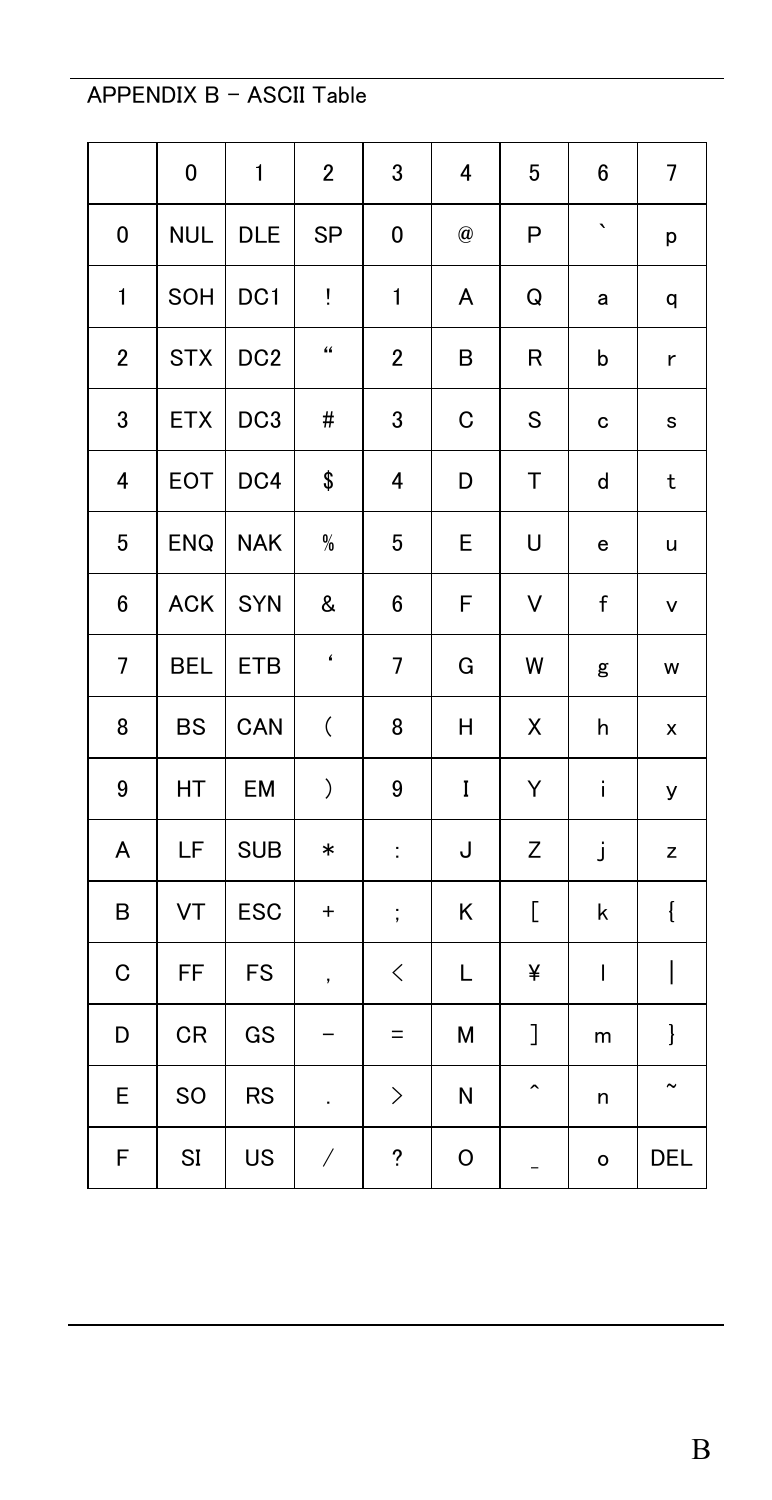# **ASCII Table (Under Function Off)**

\*Function OFF

|                | $\mathbf{0}$ | 1          |
|----------------|--------------|------------|
| $\overline{0}$ | <b>NUL</b>   | <b>DLE</b> |
| $\mathbf{1}$   | <b>SOH</b>   | DC1        |
| 2              | <b>STX</b>   | DC2        |
| 3              | <b>ETX</b>   | DC3        |
| $\overline{4}$ | EOT          | DC4        |
| 5              | <b>ENQ</b>   | <b>NAK</b> |
| 6              | <b>ACK</b>   | <b>SYN</b> |
| 7              | <b>BEL</b>   | <b>ETB</b> |
| 8              | <b>BS</b>    | CAN        |
| 9              | <b>HT</b>    | EM         |
| A              | LF           | <b>SUB</b> |
| B              | <b>VT</b>    | <b>ESC</b> |
| $\mathcal{C}$  | FF           | FS         |
| D              | CR           | GS         |
| E              | SO.          | <b>RS</b>  |
| F              | <b>SI</b>    | <b>US</b>  |